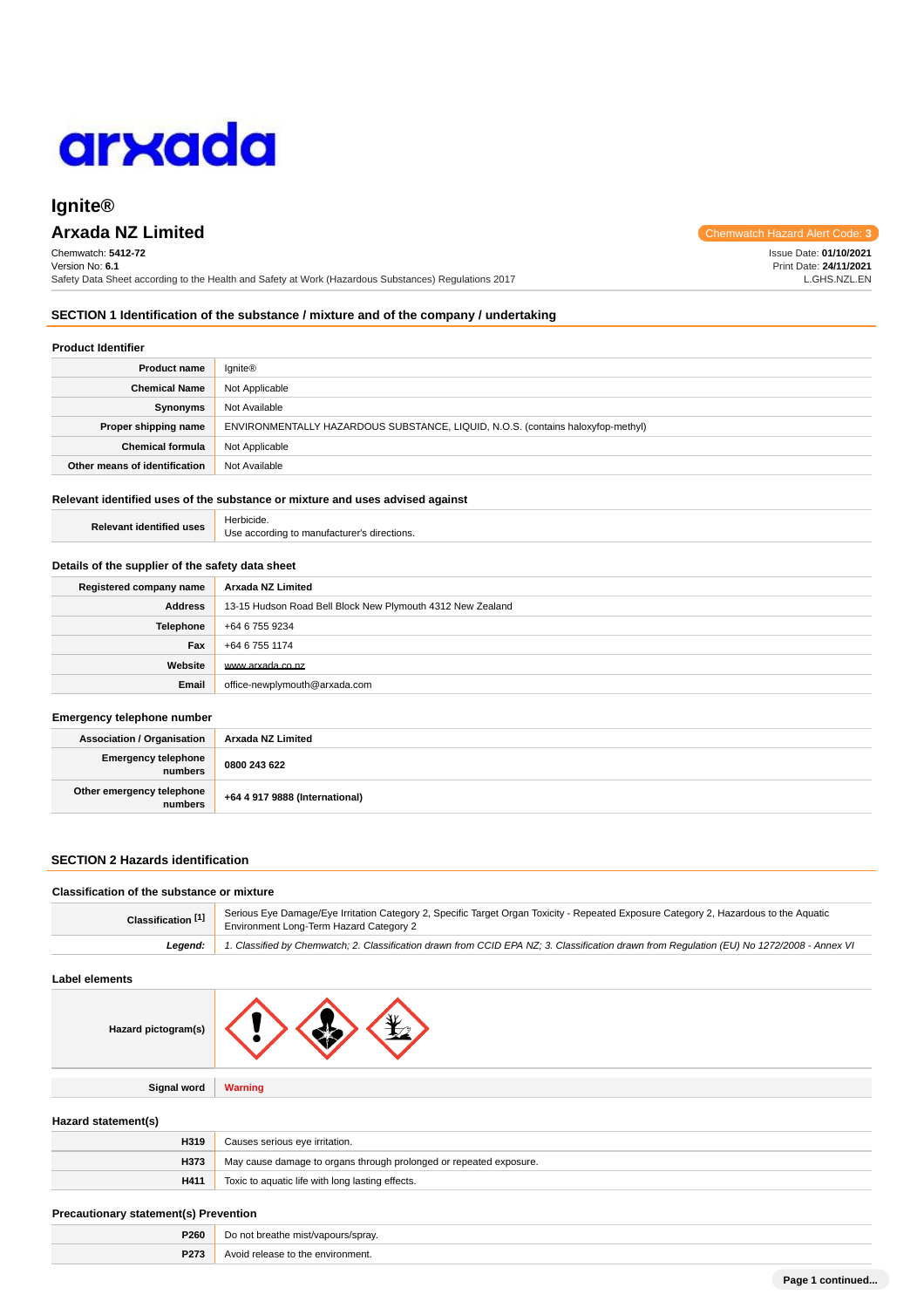**Ignite®**

**P280** Wear protective gloves, protective clothing, eye protection and face protection. **P264** Wash all exposed external body areas thoroughly after handling. **Precautionary statement(s) Response P305+P351+P338** IF IN EYES: Rinse cautiously with water for several minutes. Remove contact lenses, if present and easy to do. Continue rinsing. **P314** Get medical advice/attention if you feel unwell. **P337+P313** If eye irritation persists: Get medical advice/attention. **P391** Collect spillage.

# **Precautionary statement(s) Storage**

Not Applicable

# **Precautionary statement(s) Disposal**

**P501** Dispose of contents/container to authorised hazardous or special waste collection point in accordance with any local regulation.

### **SECTION 3 Composition / information on ingredients**

#### **Substances**

See section below for composition of Mixtures

### **Mixtures**

| <b>CAS No</b> | %[weight]                                                                                                                                                                                             | Name                                       |
|---------------|-------------------------------------------------------------------------------------------------------------------------------------------------------------------------------------------------------|--------------------------------------------|
| 34590-94-8    | $10 - 20$                                                                                                                                                                                             | dipropylene glycol monomethyl ether        |
| 72619-32-0    | $10 - 20$                                                                                                                                                                                             | haloxyfop-methyl                           |
| 68002-97-1    | $10 - 20$                                                                                                                                                                                             | alcohols C10-16 ethoxylated                |
| Not Available | balance                                                                                                                                                                                               | Ingredients determined not to be hazardous |
| Legend:       | 1. Classified by Chemwatch; 2. Classification drawn from CCID EPA NZ; 3. Classification drawn from Requlation (EU) No 1272/2008 - Annex VI;<br>4. Classification drawn from C&L * EU IOELVs available |                                            |

# **SECTION 4 First aid measures**

| Description of first aid measures |                                                                                                                                                                                                                                                                                                                                                                                                                                                                                                                                                                                                                                                                                                                                                                                                                                                                                                                                                                                                                                                                                                                                                                                                                                |  |
|-----------------------------------|--------------------------------------------------------------------------------------------------------------------------------------------------------------------------------------------------------------------------------------------------------------------------------------------------------------------------------------------------------------------------------------------------------------------------------------------------------------------------------------------------------------------------------------------------------------------------------------------------------------------------------------------------------------------------------------------------------------------------------------------------------------------------------------------------------------------------------------------------------------------------------------------------------------------------------------------------------------------------------------------------------------------------------------------------------------------------------------------------------------------------------------------------------------------------------------------------------------------------------|--|
| <b>Eye Contact</b>                | If this product comes in contact with the eyes:<br>▶ Wash out immediately with fresh running water.<br>Ensure complete irrigation of the eye by keeping eyelids apart and away from eye and moving the eyelids by occasionally lifting the upper<br>and lower lids.<br>▶ Seek medical attention without delay; if pain persists or recurs seek medical attention.<br>▶ Removal of contact lenses after an eye injury should only be undertaken by skilled personnel.                                                                                                                                                                                                                                                                                                                                                                                                                                                                                                                                                                                                                                                                                                                                                           |  |
| <b>Skin Contact</b>               | If skin contact occurs:<br>Immediately remove all contaminated clothing, including footwear.<br>Flush skin and hair with running water (and soap if available).<br>Seek medical attention in event of irritation.                                                                                                                                                                                                                                                                                                                                                                                                                                                                                                                                                                                                                                                                                                                                                                                                                                                                                                                                                                                                              |  |
| Inhalation                        | If fumes or combustion products are inhaled remove from contaminated area.<br>Lay patient down. Keep warm and rested.<br>Prostheses such as false teeth, which may block airway, should be removed, where possible, prior to initiating first aid procedures.<br>Apply artificial respiration if not breathing, preferably with a demand valve resuscitator, bag-valve mask device, or pocket mask as trained.<br>Perform CPR if necessary.<br>Transport to hospital, or doctor, without delay.                                                                                                                                                                                                                                                                                                                                                                                                                                                                                                                                                                                                                                                                                                                                |  |
| Ingestion                         | FIF SWALLOWED, REFER FOR MEDICAL ATTENTION, WHERE POSSIBLE, WITHOUT DELAY.<br>For advice, contact a Poisons Information Centre or a doctor.<br>Urgent hospital treatment is likely to be needed.<br>In the mean time, qualified first-aid personnel should treat the patient following observation and employing supportive measures as indicated<br>by the patient's condition.<br>If the services of a medical officer or medical doctor are readily available, the patient should be placed in his/her care and a copy of the SDS<br>should be provided. Further action will be the responsibility of the medical specialist.<br>If medical attention is not available on the worksite or surroundings send the patient to a hospital together with a copy of the SDS.<br>Where medical attention is not immediately available or where the patient is more than 15 minutes from a hospital or unless instructed<br>otherwise:<br>INDUCE vomiting with fingers down the back of the throat, ONLY IF CONSCIOUS. Lean patient forward or place on left side (head-down<br>position, if possible) to maintain open airway and prevent aspiration.<br>NOTE: Wear a protective glove when inducing vomiting by mechanical means. |  |

### **Indication of any immediate medical attention and special treatment needed**

As in all cases of suspected poisoning, follow the ABCDEs of emergency medicine (airway, breathing, circulation, disability, exposure), then the ABCDEs of toxicology (antidotes, basics, change absorption, change distribution, change elimination).

#### For poisons (where specific treatment regime is absent): --------------------------------------------------------------

BASIC TREATMENT

- -------------------------------------------------------------- Establish a patent airway with suction where necessary.
- Watch for signs of respiratory insufficiency and assist ventilation as necessary.
- Administer oxygen by non-rebreather mask at 10 to 15 L/min.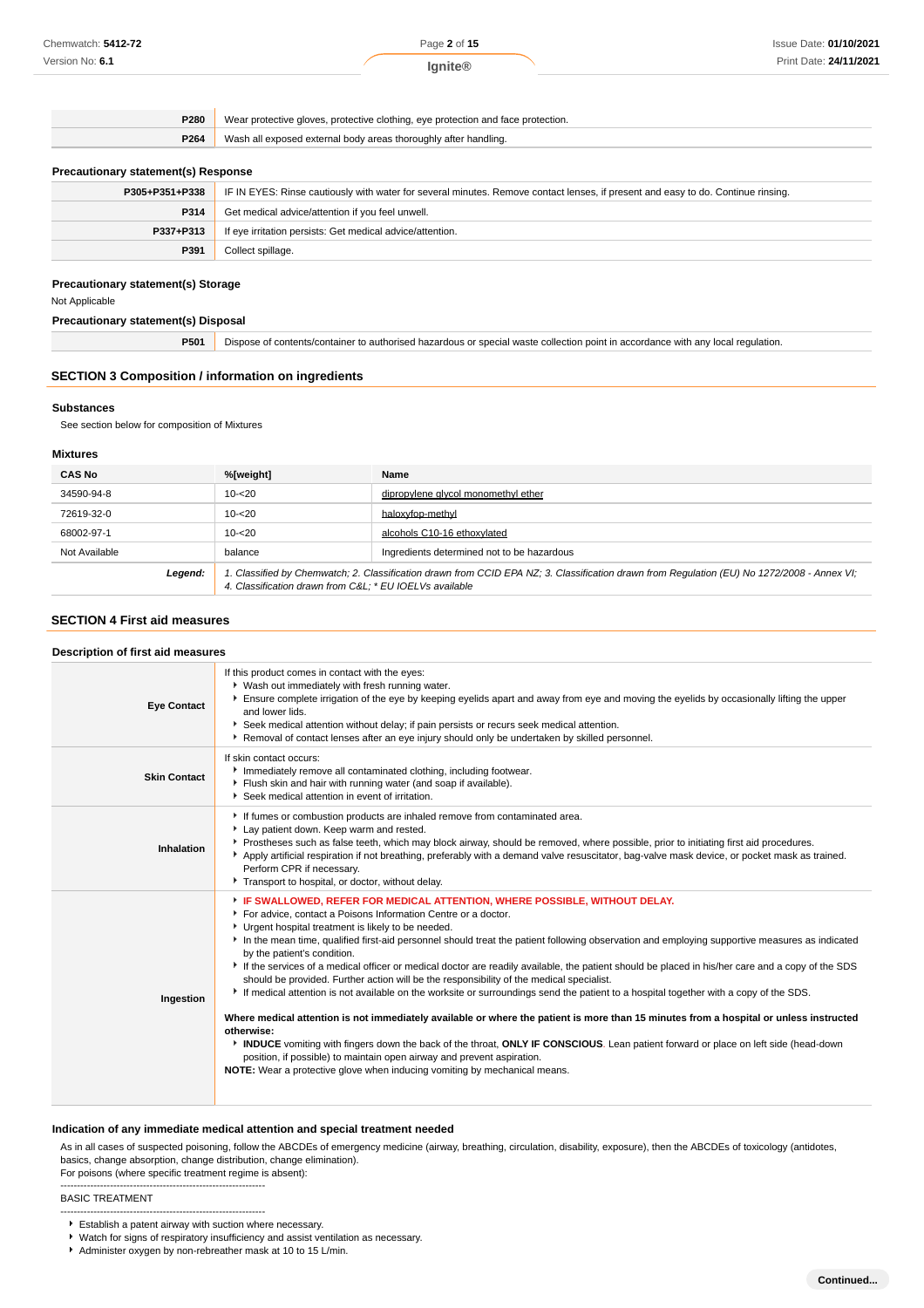**Continued...**

- Monitor and treat, where necessary, for pulmonary oedema.
- Monitor and treat, where necessary, for shock.
- Anticipate seizures.

**P DO NOT** use emetics. Where ingestion is suspected rinse mouth and give up to 200 ml water (5 ml/kg recommended) for dilution where patient is able to swallow, has a strong gag reflex and does not drool.

#### -------------------------------------------------------------- ADVANCED TREATMENT

-------------------------------------------------------------- Consider orotracheal or nasotracheal intubation for airway control in unconscious patient or where respiratory arrest has occurred.

- Positive-pressure ventilation using a bag-valve mask might be of use.
- Monitor and treat, where necessary, for arrhythmias.
- ▶ Start an IV D5W TKO. If signs of hypovolaemia are present use lactated Ringers solution. Fluid overload might create complications.
- **P** Drug therapy should be considered for pulmonary oedema.
- Hypotension with signs of hypovolaemia requires the cautious administration of fluids. Fluid overload might create complications.
- **F** Treat seizures with diazepam.
- Proparacaine hydrochloride should be used to assist eye irrigation.

BRONSTEIN, A.C. and CURRANCE, P.L.

EMERGENCY CARE FOR HAZARDOUS MATERIALS EXPOSURE: 2nd Ed. 1994

Treat symptomatically.

### **SECTION 5 Firefighting measures**

#### **Extinguishing media**

- $F$ Foam.
- **Dry chemical powder.**
- **BCF** (where regulations permit).
- Carbon dioxide.
- Water spray or fog Large fires only.

#### **Special hazards arising from the substrate or mixture**

| Avoid contamination with oxidising agents i.e. nitrates, oxidising acids, chlorine bleaches, pool chlorine etc. as ignition may $\iota$ . |
|-------------------------------------------------------------------------------------------------------------------------------------------|
|                                                                                                                                           |

#### **Advice for firefighters**

| <b>Fire Fighting</b>         | Alert Fire Brigade and tell them location and nature of hazard.<br>▶ Wear full body protective clothing with breathing apparatus.<br>▶ Prevent, by any means available, spillage from entering drains or water course.<br>▶ Use water delivered as a fine spray to control fire and cool adjacent area.<br>Avoid spraying water onto liquid pools.<br>DO NOT approach containers suspected to be hot.<br>• Cool fire exposed containers with water spray from a protected location.<br>If safe to do so, remove containers from path of fire. |
|------------------------------|-----------------------------------------------------------------------------------------------------------------------------------------------------------------------------------------------------------------------------------------------------------------------------------------------------------------------------------------------------------------------------------------------------------------------------------------------------------------------------------------------------------------------------------------------|
| <b>Fire/Explosion Hazard</b> | Combustible.<br>Slight fire hazard when exposed to heat or flame.<br>Heating may cause expansion or decomposition leading to violent rupture of containers.<br>• On combustion, may emit toxic fumes of carbon monoxide (CO).<br>• May emit acrid smoke.<br>Mists containing combustible materials may be explosive.<br>Combustion products include:<br>carbon dioxide (CO2)<br>hydrogen chloride<br>phosgene<br>hydrogen fluoride<br>nitrogen oxides (NOx)<br>other pyrolysis products typical of burning organic material.                  |

# **SECTION 6 Accidental release measures**

# **Personal precautions, protective equipment and emergency procedures**

See section 8

# **Environmental precautions**

See section 12

### **Methods and material for containment and cleaning up**

| <b>Minor Spills</b> | Environmental hazard - contain spillage.<br>Clean up all spills immediately.<br>Avoid breathing vapours and contact with skin and eyes.<br>► Control personal contact with the substance, by using protective equipment.<br>Contain and absorb spill with sand, earth, inert material or vermiculite.<br>Wipe up.<br>• Place in a suitable, labelled container for waste disposal.                                                                                                                                                                      |
|---------------------|---------------------------------------------------------------------------------------------------------------------------------------------------------------------------------------------------------------------------------------------------------------------------------------------------------------------------------------------------------------------------------------------------------------------------------------------------------------------------------------------------------------------------------------------------------|
| <b>Major Spills</b> | Clear area of personnel and move upwind.<br>Alert Fire Brigade and tell them location and nature of hazard.<br>▶ Wear full body protective clothing with breathing apparatus.<br>▶ Prevent, by all means available, spillage from entering drains or water courses.<br>Consider evacuation (or protect in place).<br>No smoking, naked lights or ignition sources.<br>Increase ventilation.<br>Stop leak if safe to do so.<br>▶ Water spray or fog may be used to disperse / absorb vapour.<br>Contain or absorb spill with sand, earth or vermiculite. |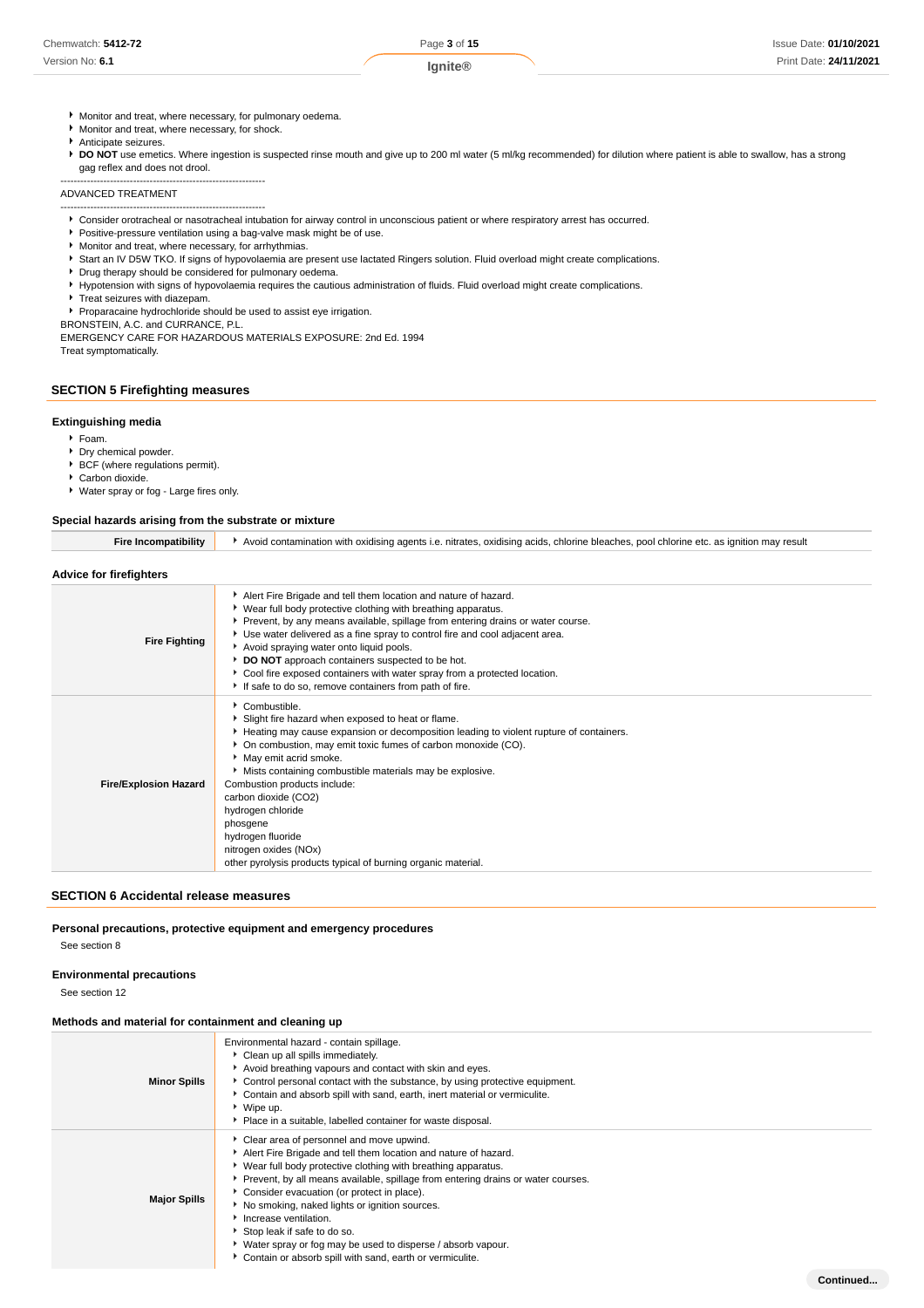|  | Collect recoverable product into labelled containers for recycling. |
|--|---------------------------------------------------------------------|
|--|---------------------------------------------------------------------|

Collect solid residues and seal in labelled drums for disposal.

- Wash area and prevent runoff into drains.
- After clean up operations, decontaminate and launder all protective clothing and equipment before storing and re-using.
- If contamination of drains or waterways occurs, advise emergency services. Environmental hazard - contain spillage.

Personal Protective Equipment advice is contained in Section 8 of the SDS.

# **SECTION 7 Handling and storage**

| Precautions for safe handling |                                                                                                                                                                                                                                                                                                                                                                                                                                                                                                                                                                                                                                                                                                                                                                                                                                                                                                                                                            |
|-------------------------------|------------------------------------------------------------------------------------------------------------------------------------------------------------------------------------------------------------------------------------------------------------------------------------------------------------------------------------------------------------------------------------------------------------------------------------------------------------------------------------------------------------------------------------------------------------------------------------------------------------------------------------------------------------------------------------------------------------------------------------------------------------------------------------------------------------------------------------------------------------------------------------------------------------------------------------------------------------|
| Safe handling                 | DO NOT allow clothing wet with material to stay in contact with skin<br>Avoid all personal contact, including inhalation.<br>▶ Wear protective clothing when risk of exposure occurs.<br>▶ Use in a well-ventilated area.<br>Prevent concentration in hollows and sumps.<br>DO NOT enter confined spaces until atmosphere has been checked.<br>Avoid smoking, naked lights or ignition sources.<br>Avoid contact with incompatible materials.<br>When handling, DO NOT eat, drink or smoke.<br>Keep containers securely sealed when not in use.<br>Avoid physical damage to containers.<br>Always wash hands with soap and water after handling.<br>▶ Work clothes should be laundered separately.<br>Use good occupational work practice.<br>▶ Observe manufacturer's storage and handling recommendations contained within this SDS.<br>Atmosphere should be regularly checked against established exposure standards to ensure safe working conditions. |
| Other information             | Consider storage under inert gas.<br>Store in original containers.<br>Keep containers securely sealed.<br>Store in a cool, dry, well-ventilated area.<br>Store away from incompatible materials and foodstuff containers.<br>Protect containers against physical damage and check regularly for leaks.<br>• Observe manufacturer's storage and handling recommendations contained within this SDS.                                                                                                                                                                                                                                                                                                                                                                                                                                                                                                                                                         |

#### **Conditions for safe storage, including any incompatibilities**

| Suitable container      | Polyethylene or polypropylene container.<br>Packing as recommended by manufacturer.<br>Check all containers are clearly labelled and free from leaks. |  |
|-------------------------|-------------------------------------------------------------------------------------------------------------------------------------------------------|--|
| Storage incompatibility | Avoid reaction with oxidising agents, bases and strong reducing agents.<br>Avoid strong acids, acid chlorides, acid anhydrides and chloroformates.    |  |
|                         |                                                                                                                                                       |  |



**X** — Must not be stored together

**0** — May be stored together with specific preventions

**+** — May be stored together

Note: Depending on other risk factors, compatibility assessment based on the table above may not be relevant to storage situations, particularly where large volumes of dangerous goods are stored and handled. Reference should be made to the Safety Data Sheets for each substance or article and risks assessed accordingly.

### **SECTION 8 Exposure controls / personal protection**

#### **Control parameters**

#### T **Occupational Exposure Limits (OEL)**

#### **INGREDIENT DATA**

| Source                   | Ingredient         | <b>Material name</b>      | <b>TWA</b>    | <b>STEL</b>     | Peak      | <b>Notes</b> |
|--------------------------|--------------------|---------------------------|---------------|-----------------|-----------|--------------|
| New Zealand Workplace    | dipropylene glycol | Dipropylene glycol methyl | 100 ppm / 606 | 909 mg/m3 / 150 | Not       | skin-Skin    |
| Exposure Standards (WES) | monomethyl ether   | ether                     | mq/m3         | ppm             | Available | absorption   |

**Emergency Limits**

| Ingredient                             | TEEL-1               | TEEL-2      |                     | TEEL-3     |  |
|----------------------------------------|----------------------|-------------|---------------------|------------|--|
| dipropylene glycol monomethyl<br>ether | $150$ ppm            | $1700*$ ppm |                     | 9900** ppm |  |
|                                        |                      |             |                     |            |  |
| Ingredient                             | <b>Original IDLH</b> |             | <b>Revised IDLH</b> |            |  |
| dipropylene glycol monomethyl<br>ether | 600 ppm              |             | Not Available       |            |  |
| haloxyfop-methyl                       | Not Available        |             | Not Available       |            |  |
| alcohols C10-16 ethoxylated            | Not Available        |             | Not Available       |            |  |

**Occupational Exposure Banding**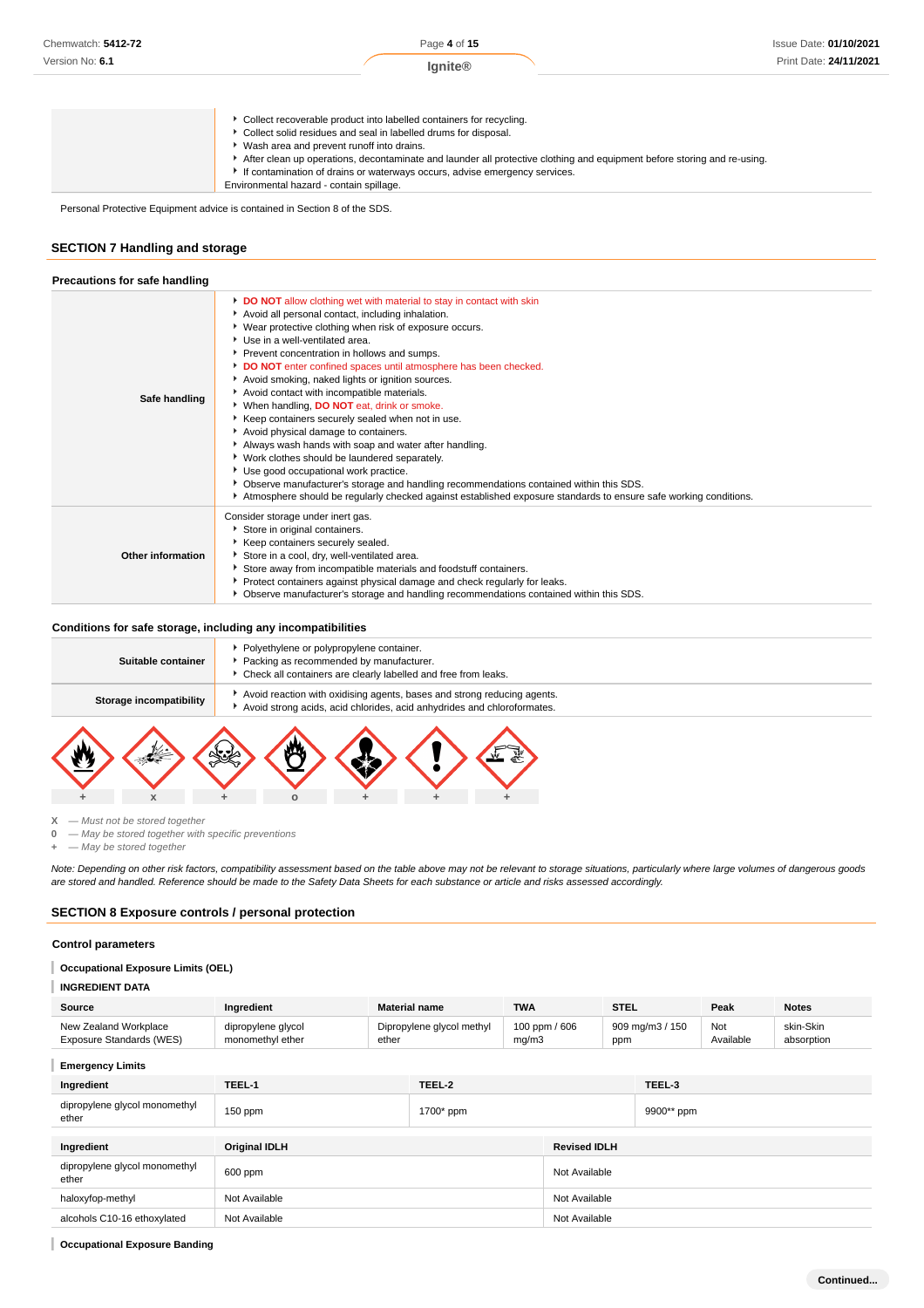| Ingredient                  | <b>Occupational Exposure Band Rating</b>                                                                                                                                                                                                                                                                                                                                 | <b>Occupational Exposure Band Limit</b>    |  |
|-----------------------------|--------------------------------------------------------------------------------------------------------------------------------------------------------------------------------------------------------------------------------------------------------------------------------------------------------------------------------------------------------------------------|--------------------------------------------|--|
| haloxyfop-methyl            |                                                                                                                                                                                                                                                                                                                                                                          | $\leq$ 0.01 mg/m <sup>3</sup>              |  |
| alcohols C10-16 ethoxylated | ັ                                                                                                                                                                                                                                                                                                                                                                        | $> 1$ to $\leq 10$ parts per million (ppm) |  |
| Notes:                      | Occupational exposure banding is a process of assigning chemicals into specific categories or bands based on a chemical's potency and the<br>adverse health outcomes associated with exposure. The output of this process is an occupational exposure band (OEB), which corresponds to a<br>range of exposure concentrations that are expected to protect worker health. |                                            |  |

# **MATERIAL DATA**

**Exposure controls**

| <b>Exposure controls</b>            |                                                                                                                                                                                                                                                                                                                                                                                                                                                                                                                                                                                                                                                                                                                                                                                                                                                                                                                                                                                                                                                                                                                                                                                                                                                                                                                                                                                                                                                                                                                                                                                                                                                                                                                                                                                                                                                                                                                                                                                                                                                                                                                                                                                                                                                                                                                                                                                                                                                                                                                                                                                                                                                                                                                                                                                                                                                                                                                                                                                                                                                                                                                                                                                                                                                                                                                                                                       |                                                                                                                                                                  |  |  |
|-------------------------------------|-----------------------------------------------------------------------------------------------------------------------------------------------------------------------------------------------------------------------------------------------------------------------------------------------------------------------------------------------------------------------------------------------------------------------------------------------------------------------------------------------------------------------------------------------------------------------------------------------------------------------------------------------------------------------------------------------------------------------------------------------------------------------------------------------------------------------------------------------------------------------------------------------------------------------------------------------------------------------------------------------------------------------------------------------------------------------------------------------------------------------------------------------------------------------------------------------------------------------------------------------------------------------------------------------------------------------------------------------------------------------------------------------------------------------------------------------------------------------------------------------------------------------------------------------------------------------------------------------------------------------------------------------------------------------------------------------------------------------------------------------------------------------------------------------------------------------------------------------------------------------------------------------------------------------------------------------------------------------------------------------------------------------------------------------------------------------------------------------------------------------------------------------------------------------------------------------------------------------------------------------------------------------------------------------------------------------------------------------------------------------------------------------------------------------------------------------------------------------------------------------------------------------------------------------------------------------------------------------------------------------------------------------------------------------------------------------------------------------------------------------------------------------------------------------------------------------------------------------------------------------------------------------------------------------------------------------------------------------------------------------------------------------------------------------------------------------------------------------------------------------------------------------------------------------------------------------------------------------------------------------------------------------------------------------------------------------------------------------------------------------|------------------------------------------------------------------------------------------------------------------------------------------------------------------|--|--|
| Appropriate engineering<br>controls | Engineering controls are used to remove a hazard or place a barrier between the worker and the hazard. Well-designed engineering controls can<br>be highly effective in protecting workers and will typically be independent of worker interactions to provide this high level of protection.<br>The basic types of engineering controls are:<br>Process controls which involve changing the way a job activity or process is done to reduce the risk.<br>Enclosure and/or isolation of emission source which keeps a selected hazard "physically" away from the worker and ventilation that strategically<br>"adds" and "removes" air in the work environment. Ventilation can remove or dilute an air contaminant if designed properly. The design of a<br>ventilation system must match the particular process and chemical or contaminant in use.<br>Employers may need to use multiple types of controls to prevent employee overexposure.<br>Local exhaust ventilation usually required. If risk of overexposure exists, wear approved respirator. Correct fit is essential to obtain adequate<br>protection. Supplied-air type respirator may be required in special circumstances. Correct fit is essential to ensure adequate protection.<br>An approved self contained breathing apparatus (SCBA) may be required in some situations.<br>Provide adequate ventilation in warehouse or closed storage area. Air contaminants generated in the workplace possess varying "escape"<br>velocities which, in turn, determine the "capture velocities" of fresh circulating air required to effectively remove the contaminant.<br>Type of Contaminant:<br>solvent, vapours, degreasing etc., evaporating from tank (in still air).<br>aerosols, fumes from pouring operations, intermittent container filling, low speed conveyer transfers, welding, spray<br>drift, plating acid fumes, pickling (released at low velocity into zone of active generation)<br>direct spray, spray painting in shallow booths, drum filling, conveyer loading, crusher dusts, gas discharge (active<br>generation into zone of rapid air motion)<br>grinding, abrasive blasting, tumbling, high speed wheel generated dusts (released at high initial velocity into zone of<br>very high rapid air motion).<br>Within each range the appropriate value depends on:<br>Lower end of the range<br>1: Room air currents minimal or favourable to capture<br>2: Contaminants of low toxicity or of nuisance value only.<br>3: Intermittent, low production.<br>4: Large hood or large air mass in motion<br>Simple theory shows that air velocity falls rapidly with distance away from the opening of a simple extraction pipe. Velocity generally decreases<br>with the square of distance from the extraction point (in simple cases). Therefore the air speed at the extraction point should be adjusted,<br>accordingly, after reference to distance from the contaminating source. The air velocity at the extraction fan, for example, should be a minimum of<br>1-2 m/s (200-400 f/min) for extraction of solvents generated in a tank 2 meters distant from the extraction point. Other mechanical considerations,<br>producing performance deficits within the extraction apparatus, make it essential that theoretical air velocities are multiplied by factors of 10 or | Air Speed:<br>$0.25 - 0.5$ m/s<br>(50-100 f/min.)<br>0.5-1 m/s (100-200<br>$f/min.$ )<br>1-2.5 m/s (200-500<br>$f/min.$ )<br>$2.5 - 10$ m/s<br>(500-2000 f/min.) |  |  |
| <b>Personal protection</b>          | more when extraction systems are installed or used.                                                                                                                                                                                                                                                                                                                                                                                                                                                                                                                                                                                                                                                                                                                                                                                                                                                                                                                                                                                                                                                                                                                                                                                                                                                                                                                                                                                                                                                                                                                                                                                                                                                                                                                                                                                                                                                                                                                                                                                                                                                                                                                                                                                                                                                                                                                                                                                                                                                                                                                                                                                                                                                                                                                                                                                                                                                                                                                                                                                                                                                                                                                                                                                                                                                                                                                   |                                                                                                                                                                  |  |  |
| Eye and face protection             | Safety glasses with side shields.<br>Chemical goggles.<br>Contact lenses may pose a special hazard; soft contact lenses may absorb and concentrate irritants. A written policy document, describing<br>the wearing of lenses or restrictions on use, should be created for each workplace or task. This should include a review of lens absorption<br>and adsorption for the class of chemicals in use and an account of injury experience. Medical and first-aid personnel should be trained in<br>their removal and suitable equipment should be readily available. In the event of chemical exposure, begin eye irrigation immediately and<br>remove contact lens as soon as practicable. Lens should be removed at the first signs of eye redness or irritation - lens should be removed in<br>a clean environment only after workers have washed hands thoroughly. [CDC NIOSH Current Intelligence Bulletin 59], [AS/NZS 1336 or<br>national equivalent]                                                                                                                                                                                                                                                                                                                                                                                                                                                                                                                                                                                                                                                                                                                                                                                                                                                                                                                                                                                                                                                                                                                                                                                                                                                                                                                                                                                                                                                                                                                                                                                                                                                                                                                                                                                                                                                                                                                                                                                                                                                                                                                                                                                                                                                                                                                                                                                                         |                                                                                                                                                                  |  |  |
| <b>Skin protection</b>              | See Hand protection below                                                                                                                                                                                                                                                                                                                                                                                                                                                                                                                                                                                                                                                                                                                                                                                                                                                                                                                                                                                                                                                                                                                                                                                                                                                                                                                                                                                                                                                                                                                                                                                                                                                                                                                                                                                                                                                                                                                                                                                                                                                                                                                                                                                                                                                                                                                                                                                                                                                                                                                                                                                                                                                                                                                                                                                                                                                                                                                                                                                                                                                                                                                                                                                                                                                                                                                                             |                                                                                                                                                                  |  |  |
| <b>Hands/feet protection</b>        | Elbow length PVC gloves<br><b>NOTE:</b><br>The material may produce skin sensitisation in predisposed individuals. Care must be taken, when removing gloves and other protective<br>equipment, to avoid all possible skin contact.<br>▶ Contaminated leather items, such as shoes, belts and watch-bands should be removed and destroyed.<br>The selection of suitable gloves does not only depend on the material, but also on further marks of quality which vary from manufacturer to<br>manufacturer. Where the chemical is a preparation of several substances, the resistance of the glove material can not be calculated in advance<br>and has therefore to be checked prior to the application.<br>The exact break through time for substances has to be obtained from the manufacturer of the protective gloves and has to be observed when<br>making a final choice.<br>Personal hygiene is a key element of effective hand care. Gloves must only be worn on clean hands. After using gloves, hands should be<br>washed and dried thoroughly. Application of a non-perfumed moisturiser is recommended.<br>Suitability and durability of glove type is dependent on usage. Important factors in the selection of gloves include:<br>frequency and duration of contact,<br>chemical resistance of glove material,<br>glove thickness and<br>dexterity                                                                                                                                                                                                                                                                                                                                                                                                                                                                                                                                                                                                                                                                                                                                                                                                                                                                                                                                                                                                                                                                                                                                                                                                                                                                                                                                                                                                                                                                                                                                                                                                                                                                                                                                                                                                                                                                                                                                                                                                       |                                                                                                                                                                  |  |  |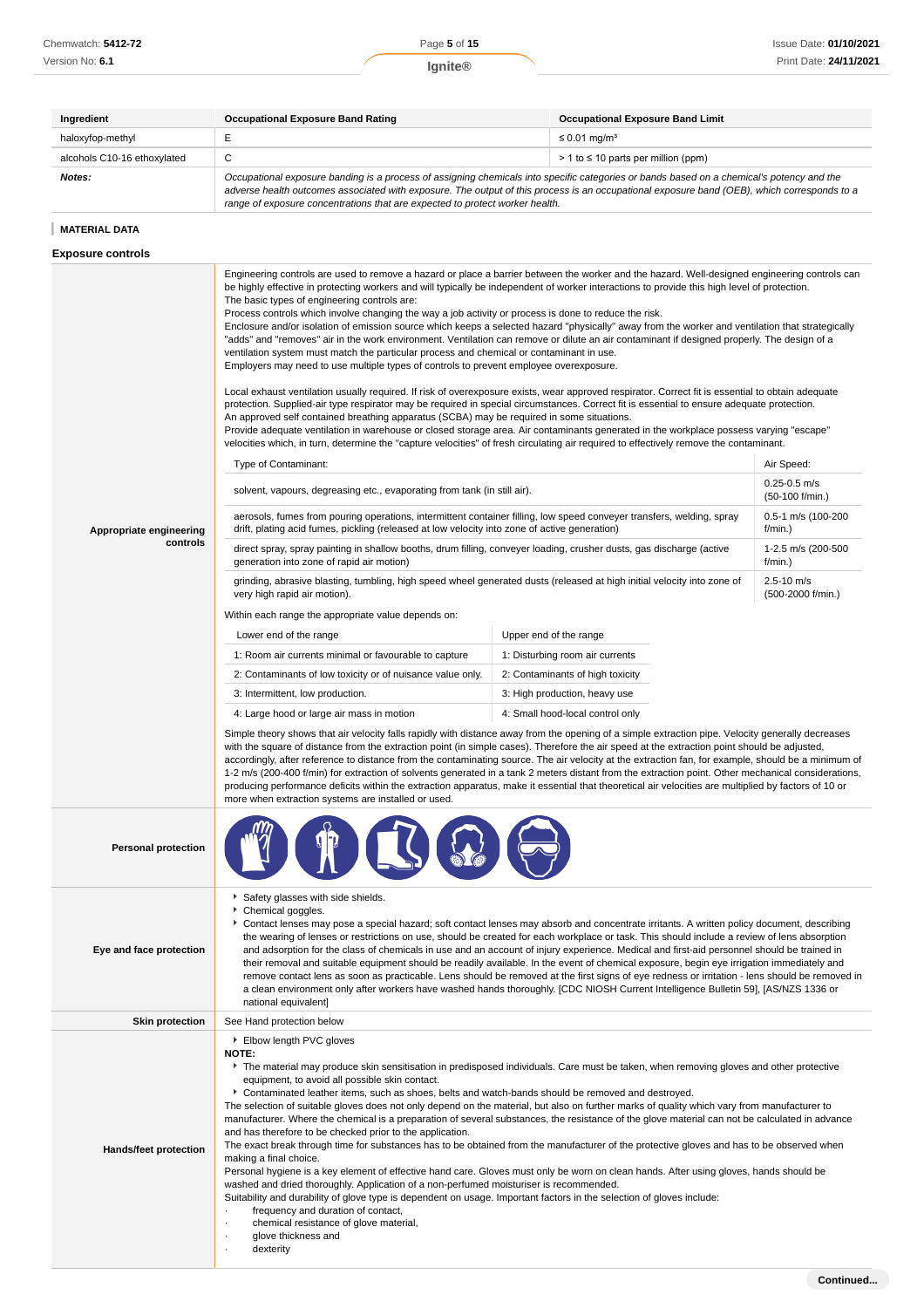| Chemwatch: 5412-72 |
|--------------------|
| Version No: 6.1    |

**Continued...**

|                        | Select gloves tested to a relevant standard (e.g. Europe EN 374, US F739, AS/NZS 2161.1 or national equivalent).<br>When prolonged or frequently repeated contact may occur, a glove with a protection class of 5 or higher (breakthrough time greater than<br>240 minutes according to EN 374, AS/NZS 2161.10.1 or national equivalent) is recommended.<br>When only brief contact is expected, a glove with a protection class of 3 or higher (breakthrough time greater than 60 minutes according to<br>EN 374, AS/NZS 2161.10.1 or national equivalent) is recommended.<br>Some glove polymer types are less affected by movement and this should be taken into account when considering gloves for long-term<br>use.<br>Contaminated gloves should be replaced.<br>As defined in ASTM F-739-96 in any application, gloves are rated as:<br>Excellent when breakthrough time > 480 min<br>$\cdot$<br>Good when breakthrough time > 20 min<br>$\cdot$<br>Fair when breakthrough time < 20 min<br>$\cdot$<br>Poor when glove material degrades<br>$\cdot$<br>For general applications, gloves with a thickness typically greater than 0.35 mm, are recommended.<br>It should be emphasised that glove thickness is not necessarily a good predictor of glove resistance to a specific chemical, as the permeation<br>efficiency of the glove will be dependent on the exact composition of the glove material. Therefore, glove selection should also be based on<br>consideration of the task requirements and knowledge of breakthrough times.<br>Glove thickness may also vary depending on the glove manufacturer, the glove type and the glove model. Therefore, the manufacturers'<br>technical data should always be taken into account to ensure selection of the most appropriate glove for the task.<br>Note: Depending on the activity being conducted, gloves of varying thickness may be required for specific tasks. For example:<br>Thinner gloves (down to 0.1 mm or less) may be required where a high degree of manual dexterity is needed. However, these gloves are<br>only likely to give short duration protection and would normally be just for single use applications, then disposed of.<br>Thicker gloves (up to 3 mm or more) may be required where there is a mechanical (as well as a chemical) risk i.e. where there is abrasion<br>or puncture potential<br>Gloves must only be worn on clean hands. After using gloves, hands should be washed and dried thoroughly. Application of a non-perfumed<br>moisturiser is recommended. |
|------------------------|----------------------------------------------------------------------------------------------------------------------------------------------------------------------------------------------------------------------------------------------------------------------------------------------------------------------------------------------------------------------------------------------------------------------------------------------------------------------------------------------------------------------------------------------------------------------------------------------------------------------------------------------------------------------------------------------------------------------------------------------------------------------------------------------------------------------------------------------------------------------------------------------------------------------------------------------------------------------------------------------------------------------------------------------------------------------------------------------------------------------------------------------------------------------------------------------------------------------------------------------------------------------------------------------------------------------------------------------------------------------------------------------------------------------------------------------------------------------------------------------------------------------------------------------------------------------------------------------------------------------------------------------------------------------------------------------------------------------------------------------------------------------------------------------------------------------------------------------------------------------------------------------------------------------------------------------------------------------------------------------------------------------------------------------------------------------------------------------------------------------------------------------------------------------------------------------------------------------------------------------------------------------------------------------------------------------------------------------------------------------------------------------------------------------------------------------------------------------------------------------------------------------------------------------------------------------|
| <b>Body protection</b> | See Other protection below                                                                                                                                                                                                                                                                                                                                                                                                                                                                                                                                                                                                                                                                                                                                                                                                                                                                                                                                                                                                                                                                                                                                                                                                                                                                                                                                                                                                                                                                                                                                                                                                                                                                                                                                                                                                                                                                                                                                                                                                                                                                                                                                                                                                                                                                                                                                                                                                                                                                                                                                           |
| Other protection       | • Overalls.<br>P.V.C apron.<br><b>Barrier cream.</b><br>Skin cleansing cream.<br>▶ Eye wash unit.                                                                                                                                                                                                                                                                                                                                                                                                                                                                                                                                                                                                                                                                                                                                                                                                                                                                                                                                                                                                                                                                                                                                                                                                                                                                                                                                                                                                                                                                                                                                                                                                                                                                                                                                                                                                                                                                                                                                                                                                                                                                                                                                                                                                                                                                                                                                                                                                                                                                    |

### **Respiratory protection**

Type A-P Filter of sufficient capacity. (AS/NZS 1716 & 1715, EN 143:2000 & 149:2001, ANSI Z88 or national equivalent)

Where the concentration of gas/particulates in the breathing zone, approaches or exceeds the "Exposure Standard" (or ES), respiratory protection is required. Degree of protection varies with both face-piece and Class of filter; the nature of protection varies with Type of filter.

| <b>Required Minimum Protection Factor</b> | <b>Half-Face Respirator</b> | <b>Full-Face Respirator</b> | <b>Powered Air Respirator</b> |
|-------------------------------------------|-----------------------------|-----------------------------|-------------------------------|
| up to $10 \times ES$                      | A-AUS / Class 1 P2          |                             | A-PAPR-AUS / Class 1 P2       |
| up to $50 \times ES$                      | Air-line*                   |                             |                               |
| up to $100 \times ES$                     |                             | A-3 P2                      |                               |
| $100 + x ES$                              |                             | Air-line**                  |                               |

\* - Continuous-flow; \*\* - Continuous-flow or positive pressure demand

A(All classes) = Organic vapours, B AUS or B1 = Acid gasses, B2 = Acid gas or hydrogen cyanide(HCN), B3 = Acid gas or hydrogen cyanide(HCN), E = Sulfur dioxide(SO2), G = Agricultural chemicals, K = Ammonia(NH3), Hg = Mercury, NO = Oxides of nitrogen, MB = Methyl bromide, AX = Low boiling point organic compounds(below 65 degC)

Cartridge respirators should never be used for emergency ingress or in areas of unknown vapour concentrations or oxygen content.

The wearer must be warned to leave the contaminated area immediately on detecting any odours through the respirator. The odour may indicate that the mask is not functioning properly, that the vapour concentration is too high, or that the mask is not properly fitted. Because of these limitations, only restricted use of cartridge respirators is considered appropriate.

Cartridge performance is affected by humidity. Cartridges should be changed after 2 hr of continuous use unless it is determined that the humidity is less than 75%, in which case, cartridges can be used for 4 hr. Used cartridges should be discarded daily, regardless of the length of time used

### **SECTION 9 Physical and chemical properties**

### **Information on basic physical and chemical properties**

| Appearance                                      | Clear gold liquid; mixes with water. |                                            |                |
|-------------------------------------------------|--------------------------------------|--------------------------------------------|----------------|
|                                                 |                                      |                                            |                |
| <b>Physical state</b>                           | Liquid                               | Relative density (Water = 1)               | 1.15-1.18      |
| Odour                                           | Not Available                        | Partition coefficient n-octanol<br>/ water | Not Available  |
| <b>Odour threshold</b>                          | Not Available                        | Auto-ignition temperature (°C)             | Not Available  |
| pH (as supplied)                                | $4.0 - 7.5$                          | <b>Decomposition temperature</b>           | Not Available  |
| Melting point / freezing point<br>(°C)          | Not Available                        | Viscosity (cSt)                            | Not Available  |
| Initial boiling point and boiling<br>range (°C) | Not Available                        | Molecular weight (g/mol)                   | Not Applicable |
| Flash point (°C)                                | >100                                 | <b>Taste</b>                               | Not Available  |
| <b>Evaporation rate</b>                         | Not Available                        | <b>Explosive properties</b>                | Not Available  |
| Flammability                                    | Not Applicable                       | <b>Oxidising properties</b>                | Not Available  |
| Upper Explosive Limit (%)                       | Not Available                        | Surface Tension (dyn/cm or<br>mN/m         | Not Available  |
| Lower Explosive Limit (%)                       | Not Available                        | <b>Volatile Component (%vol)</b>           | Not Available  |
| Vapour pressure (kPa)                           | Not Available                        | Gas group                                  | Not Available  |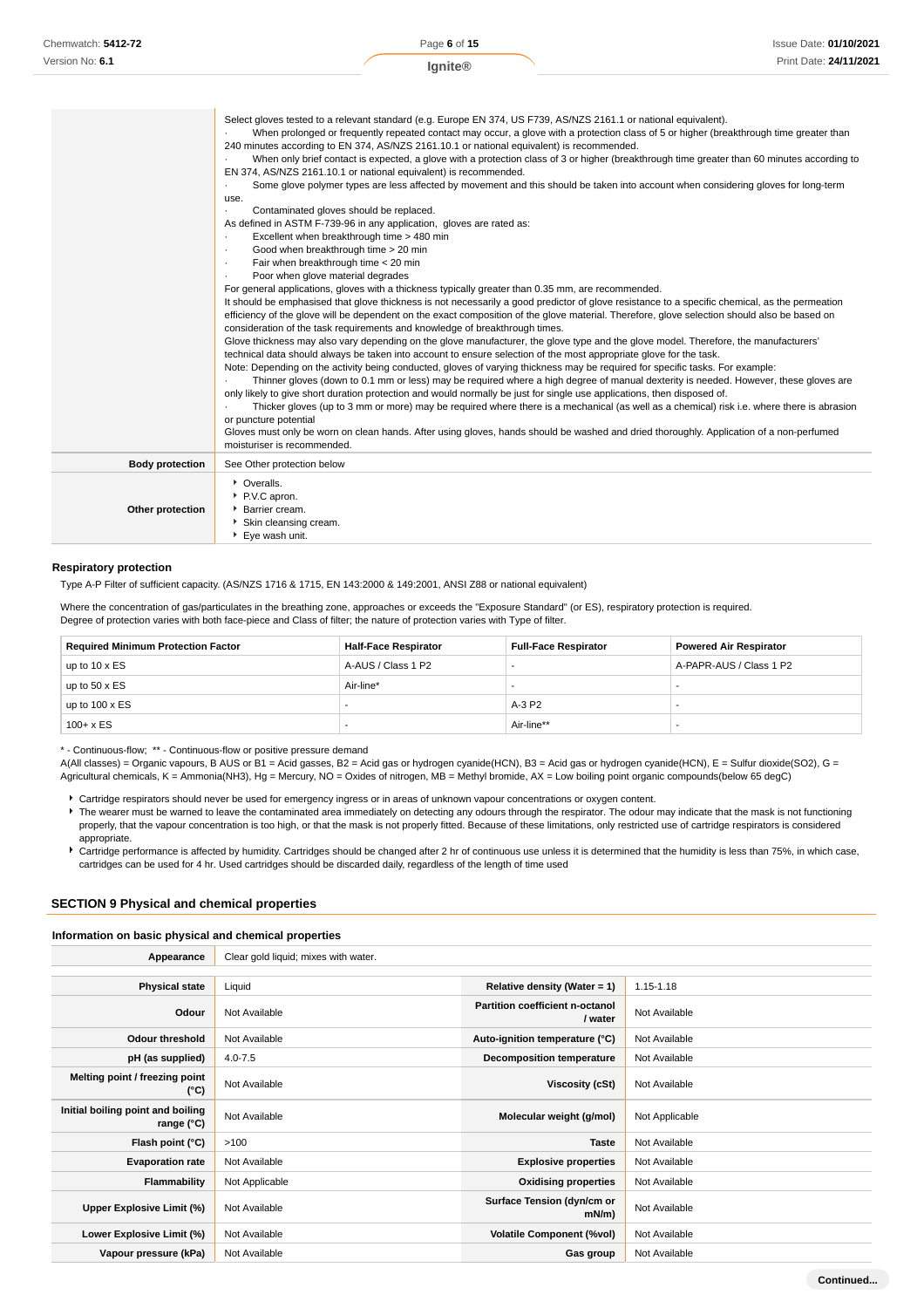| Chemwatch: 5412-72 | Page 7 of 15 | Issue Date: 01/10/2021 |
|--------------------|--------------|------------------------|
| Version No: 6.1    | lgnite®      | Print Date: 24/11/2021 |
|                    |              |                        |

| Solubility in water        | Miscible      | pH as a solution (%) | Not Available |
|----------------------------|---------------|----------------------|---------------|
| Vapour density $(Air = 1)$ | Not Available | VOC g/L              | Not Available |

# **SECTION 10 Stability and reactivity**

| Reactivity                                 | See section 7                                                                                                                      |
|--------------------------------------------|------------------------------------------------------------------------------------------------------------------------------------|
| <b>Chemical stability</b>                  | Unstable in the presence of incompatible materials.<br>▶ Product is considered stable.<br>Hazardous polymerisation will not occur. |
| Possibility of hazardous<br>reactions      | See section 7                                                                                                                      |
| <b>Conditions to avoid</b>                 | See section 7                                                                                                                      |
| Incompatible materials                     | See section 7                                                                                                                      |
| <b>Hazardous decomposition</b><br>products | See section 5                                                                                                                      |

# **SECTION 11 Toxicological information**

# **Information on toxicological effects**

| Inhaled             | Inhalation of vapours or aerosols (mists, fumes), generated by the material during the course of normal handling, may produce severe damage to<br>the health of the individual. Relatively small amounts absorbed through the lungs may prove fatal.<br>In fog-laden atmospheres rats exposed to dipropylene glycol monomethyl ether DPME, for 7 hours, exhibited a mild narcosis from which they<br>rapidly recovered. Controlled human exposures to vapour produced CNS impairment at 1000 ppm in one subject                                                                                                                                                                                                                                                                                                                                                                                                                                                                                                                                                                                                                                                                                                                                                                                                                                                                                                                                                                                                                                                                                                                                                                                                                                                                                                                                                                                                                                                                                                                                                                                                                                                                                                                                                                                                                                                                                                                                                                                                                                                                                                                                                                                                                                                                                                                                                                                                                                                                                       |                                    |  |
|---------------------|-------------------------------------------------------------------------------------------------------------------------------------------------------------------------------------------------------------------------------------------------------------------------------------------------------------------------------------------------------------------------------------------------------------------------------------------------------------------------------------------------------------------------------------------------------------------------------------------------------------------------------------------------------------------------------------------------------------------------------------------------------------------------------------------------------------------------------------------------------------------------------------------------------------------------------------------------------------------------------------------------------------------------------------------------------------------------------------------------------------------------------------------------------------------------------------------------------------------------------------------------------------------------------------------------------------------------------------------------------------------------------------------------------------------------------------------------------------------------------------------------------------------------------------------------------------------------------------------------------------------------------------------------------------------------------------------------------------------------------------------------------------------------------------------------------------------------------------------------------------------------------------------------------------------------------------------------------------------------------------------------------------------------------------------------------------------------------------------------------------------------------------------------------------------------------------------------------------------------------------------------------------------------------------------------------------------------------------------------------------------------------------------------------------------------------------------------------------------------------------------------------------------------------------------------------------------------------------------------------------------------------------------------------------------------------------------------------------------------------------------------------------------------------------------------------------------------------------------------------------------------------------------------------------------------------------------------------------------------------------------------------|------------------------------------|--|
| Ingestion           | Accidental ingestion of the material may be harmful; animal experiments indicate that ingestion of less than 150 gram may be fatal or may<br>produce serious damage to the health of the individual.<br>Dipropylene monomethyl ether (DPME) produces marked central nervous system depression in rats. Lethal doses produced respiratory failure<br>within 48 hours.                                                                                                                                                                                                                                                                                                                                                                                                                                                                                                                                                                                                                                                                                                                                                                                                                                                                                                                                                                                                                                                                                                                                                                                                                                                                                                                                                                                                                                                                                                                                                                                                                                                                                                                                                                                                                                                                                                                                                                                                                                                                                                                                                                                                                                                                                                                                                                                                                                                                                                                                                                                                                                  |                                    |  |
| <b>Skin Contact</b> | Open cuts, abraded or irritated skin should not be exposed to this material<br>Entry into the blood-stream through, for example, cuts, abrasions, puncture wounds or lesions, may produce systemic injury with harmful effects.<br>Examine the skin prior to the use of the material and ensure that any external damage is suitably protected.<br>Continuous contact with DPME of the skin of numerous rabbits for 90 days caused only slight scaliness. Patch tests on human volunteers<br>produced no evidence of primary irritation or sensitisation. Sufficient absorption did occur in rabbits to produce narcosis and high doses proved<br>lethal. Pathology revealed gastric distension, occasional gastric irritation and granular and hydropic changes to kidneys<br>Limited evidence exists, or practical experience predicts, that the material either produces inflammation of the skin in a substantial number of<br>individuals following direct contact, and/or produces significant inflammation when applied to the healthy intact skin of animals, for up to four<br>hours, such inflammation being present twenty-four hours or more after the end of the exposure period. Skin irritation may also be present after<br>prolonged or repeated exposure; this may result in a form of contact dermatitis (nonallergic). The dermatitis is often characterised by skin<br>redness (erythema) and swelling (oedema) which may progress to blistering (vesiculation), scaling and thickening of the epidermis. At the<br>microscopic level there may be intercellular oedema of the spongy layer of the skin (spongiosis) and intracellular oedema of the epidermis.<br>Skin contact with the material may produce severe damage to the health of the individual; systemic effects may result following absorption and<br>these may be fatal.                                                                                                                                                                                                                                                                                                                                                                                                                                                                                                                                                                                                                                                                                                                                                                                                                                                                                                                                                                                                                                                                                                                                         |                                    |  |
| Eye                 | When one drop of undiluted dipropylene glycol monomethyl ether (DPME) was placed in a rabbits eyes on each of five consecutive days, a mild<br>transitory irritation of the conjunctival membranes occurred. Fluorescein staining revealed no corneal damage. Direct contact of the substance<br>can produce painful irritation (blepharoconjunctivitis, slight keratitis, and an increase in intra-ocular pressure) which, is however rapidly reversible.<br>Persistent eye lesions do not develop<br>Evidence exists, or practical experience predicts, that the material may cause eye irritation in a substantial number of individuals and/or may<br>produce significant ocular lesions which are present twenty-four hours or more after instillation into the eye(s) of experimental animals.<br>Repeated or prolonged eye contact may cause inflammation characterised by temporary redness (similar to windburn) of the conjunctiva<br>(conjunctivitis); temporary impairment of vision and/or other transient eye damage/ulceration may occur.                                                                                                                                                                                                                                                                                                                                                                                                                                                                                                                                                                                                                                                                                                                                                                                                                                                                                                                                                                                                                                                                                                                                                                                                                                                                                                                                                                                                                                                                                                                                                                                                                                                                                                                                                                                                                                                                                                                                              |                                    |  |
| Chronic             | Toxic: danger of serious damage to health by prolonged exposure through inhalation, in contact with skin and if swallowed.<br>Serious damage (clear functional disturbance or morphological change which may have toxicological significance) is likely to be caused by<br>repeated or prolonged exposure. As a rule the material produces, or contains a substance which produces severe lesions. Such damage may<br>become apparent following direct application in subchronic (90 day) toxicity studies or following sub-acute (28 day) or chronic (two-year) toxicity<br>tests.<br>There exists limited evidence that shows that skin contact with the material is capable either of inducing a sensitisation reaction in a significant<br>number of individuals, and/or of producing positive response in experimental animals.<br>Studies with some glycol ethers (principally the monoethylene glycols) and their esters indicate reproductive changes, testicular atrophy, infertility<br>and kidney function changes. The metabolic acetic acid derivatives of glycol ethers (alkoxyacetic acids), not the ether itself, have been found to<br>be the proximal reproductive toxin in animals. The potency of these metabolites decreases significantly as the chain length of the ether increases.<br>Consequently glycol ethers with longer substituents (e.g diethylene glycols, triethylene glycols) have not generally been associated with<br>reproductive effects. One of the most sensitive indicators of toxic effects observed from many of the glycol ethers is an increase in the<br>erythrocytic osmotic fragility in rats Which produces haemolytic anaemia). This appears to be related to the development of haemoglobinuria<br>(blood in the urine) at higher exposure levels or as a result of chronic exposure.<br>Glycol ethers based on propylene oxides, propylene glycol ethers, dipropylene glycol ethers and tripropylene glycol ethers are mainly available,<br>commercially, as alpha-isomers (because of thermodynamic considerations); these are incapable of forming alkoxyacetic or alkoxypropionic<br>acids as metabolites and therefore do not produce erythrocyte fragility unless contaminated by ethylene glycol ethers or to a significant degree by<br>the beta-isomer. beta-Isomers are able to form the alkoxypropionic acids and these are linked to teratogenic effects (and possibly haemolytic<br>effects).<br>Rats, rabbits, guinea pigs and monkeys exposed to DPME, 7 hr/day, 5 days a week for periods of 6-8 months to saturated atmospheres (300<br>ppm), exhibited little effect. Narcotic effects were produced in rats. This concentration of vapour is objectionable to human beings.<br>Prolonged or repeated skin contact may cause degreasing with drying, cracking and dermatitis following.<br>Repeated or long-term occupational exposure is likely to produce cumulative health effects involving organs or biochemical systems. |                                    |  |
| <b>Ignite®</b>      | <b>TOXICITY</b><br>Not Available                                                                                                                                                                                                                                                                                                                                                                                                                                                                                                                                                                                                                                                                                                                                                                                                                                                                                                                                                                                                                                                                                                                                                                                                                                                                                                                                                                                                                                                                                                                                                                                                                                                                                                                                                                                                                                                                                                                                                                                                                                                                                                                                                                                                                                                                                                                                                                                                                                                                                                                                                                                                                                                                                                                                                                                                                                                                                                                                                                      | <b>IRRITATION</b><br>Not Available |  |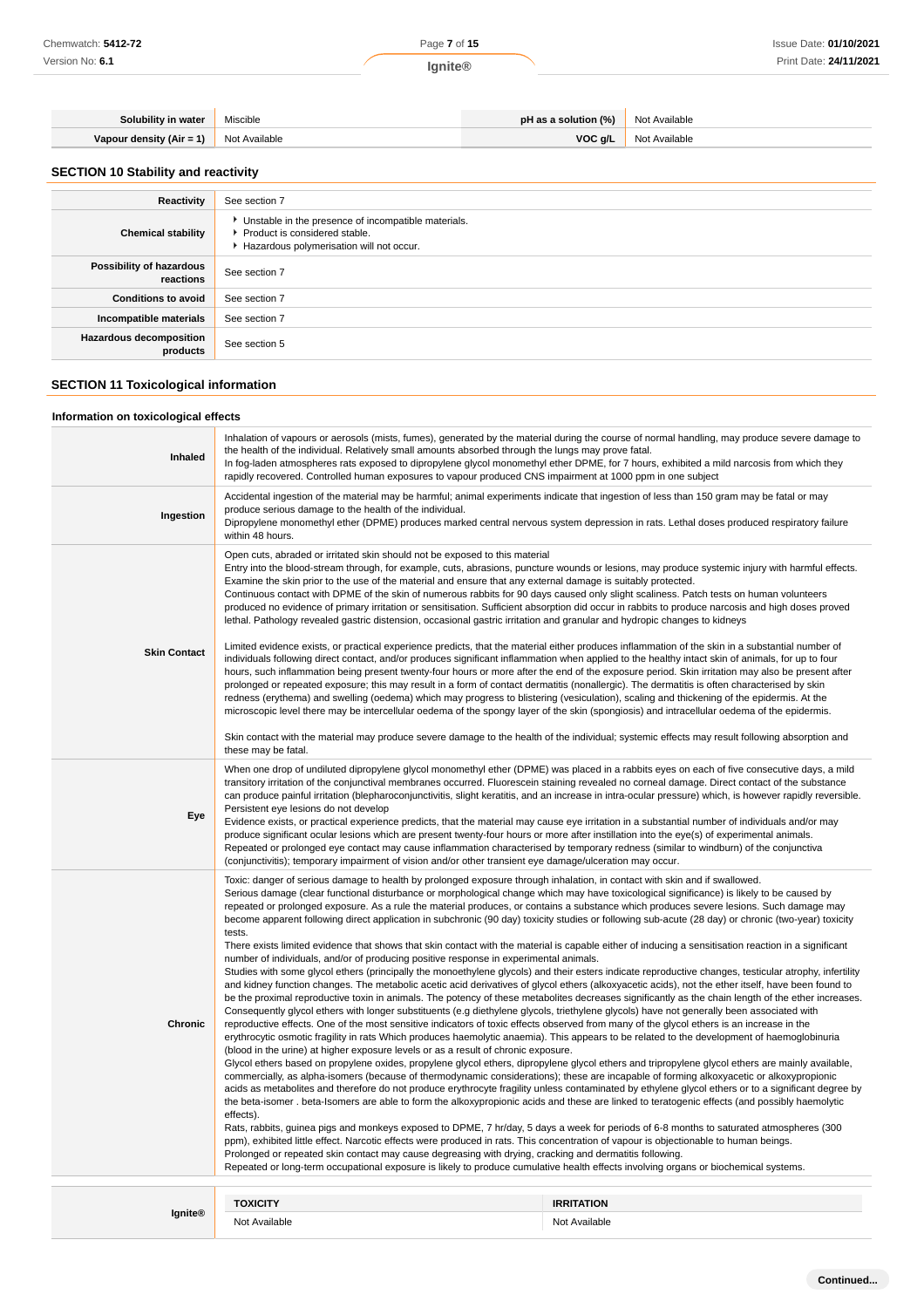|                                        | <b>TOXICITY</b>                                                                                                                                                                                                                 | <b>IRRITATION</b>                 |
|----------------------------------------|---------------------------------------------------------------------------------------------------------------------------------------------------------------------------------------------------------------------------------|-----------------------------------|
|                                        | Dermal (rabbit) LD50: 9500 mg/kg <sup>[2]</sup>                                                                                                                                                                                 | Eye (human): 8 mg - mild          |
| dipropylene glycol<br>monomethyl ether | Oral(Rat) LD50; 5135 mg/kg[2]                                                                                                                                                                                                   | Eye (rabbit): 500 mg/24hr - mild  |
|                                        |                                                                                                                                                                                                                                 | Skin (rabbit): 238 mg - mild      |
|                                        |                                                                                                                                                                                                                                 | Skin (rabbit): 500 mg (open)-mild |
|                                        |                                                                                                                                                                                                                                 |                                   |
|                                        | <b>TOXICITY</b>                                                                                                                                                                                                                 | <b>IRRITATION</b>                 |
| haloxyfop-methyl                       | Dermal (rabbit) LD50: >5000 mg/kg <sup>[2]</sup>                                                                                                                                                                                | Eye (rabbit): moderate *          |
|                                        | Oral(Rat) LD50; 300 mg/kg <sup>[2]</sup>                                                                                                                                                                                        | Skin (rabbit): non-irritant *     |
|                                        |                                                                                                                                                                                                                                 |                                   |
|                                        | <b>TOXICITY</b>                                                                                                                                                                                                                 | <b>IRRITATION</b>                 |
|                                        | dermal (rat) LD50: 3300 mg/kg $[2]$                                                                                                                                                                                             | Eye (rabbit): 32/110 moderate *   |
| alcohols C10-16 ethoxylated            | Inhalation(Rat) LC50; $>1.6$ mg/l4h <sup>[2]</sup>                                                                                                                                                                              | Skin (rabbit): 1.5/8.0 slight *   |
|                                        | Oral(Rat) LD50; 7600 mg/kg <sup>[2]</sup>                                                                                                                                                                                       |                                   |
| Legend:                                | 1. Value obtained from Europe ECHA Registered Substances - Acute toxicity 2.* Value obtained from manufacturer's SDS. Unless otherwise<br>specified data extracted from RTECS - Register of Toxic Effect of chemical Substances |                                   |

Asthma-like symptoms may continue for months or even years after exposure to the material ceases. This may be due to a non-allergenic condition known as reactive airways dysfunction syndrome (RADS) which can occur following exposure to high levels of highly irritating compound. Key criteria for the diagnosis of RADS include the absence of preceding respiratory disease, in a non-atopic individual, with abrupt onset of persistent asthma-like symptoms within minutes to hours of a documented exposure to the irritant. A reversible airflow pattern, on spirometry, with the presence of moderate to severe bronchial hyperreactivity on methacholine challenge testing and the lack of minimal lymphocytic inflammation, without eosinophilia, have also been included in the criteria for diagnosis of RADS. RADS (or asthma) following an irritating inhalation is an infrequent disorder with rates related to the concentration of and duration of exposure to the irritating substance. Industrial bronchitis, on the other hand, is a disorder that occurs as result of exposure due to high concentrations of irritating substance (often particulate in nature) and is completely reversible after exposure ceases. The disorder is characterised by dyspnea, cough and mucus production.

for propylene glycol ethers (PGEs):

Typical propylene glycol ethers include propylene glycol n-butyl ether (PnB); dipropylene glycol n-butyl ether (DPnB); dipropylene glycol methyl ether acetate (DPMA); tripropylene glycol methyl ether (TPM).

Testing of a wide variety of propylene glycol ethers Testing of a wide variety of propylene glycol ethers has shown that propylene glycol-based ethers are less toxic than some ethers of the ethylene series. The common toxicities associated with the lower molecular weight homologues of the ethylene series, such as adverse effects on reproductive organs, the developing embryo and fetus, blood (haemolytic effects), or thymus, are not seen with the commercial-grade propylene glycol ethers. In the ethylene series, metabolism of the terminal hydroxyl group produces an alkoxyacetic acid. The reproductive and developmental toxicities of the lower molecular weight homologues in the ethylene series are due specifically to the formation of methoxyacetic and ethoxyacetic acids.

Longer chain length homologues in the ethylene series are not associated with the reproductive toxicity but can cause haemolysis in sensitive species, also through formation of an alkoxyacetic acid. The predominant alpha isomer of all the PGEs (thermodynamically favored during manufacture of PGEs) is a secondary alcohol incapable of forming an alkoxypropionic acid. In contrast beta-isomers are able to form the alkoxypropionic acids and these are linked to teratogenic effects (and possibly haemolytic effects). This alpha isomer comprises greater than 95% of the isomeric mixture in the commercial product.

Because the alpha isomer cannot form an alkoxypropionic acid, this is the most likely reason for the lack of toxicity shown by the PGEs as distinct from the lower molecular weight ethylene glycol ethers. More importantly, however, very extensive empirical test data show that this class of commercial-grade glycol ether presents a low toxicity hazard. PGEs, whether mono, di- or tripropylene glycol-based (and no matter what the alcohol group), show a very similar pattern of low to non-detectable toxicity of any type at doses or exposure levels greatly exceeding those showing pronounced effects from the ethylene series. One of the primary metabolites of the propylene glycol ethers is propylene glycol, which is of low toxicity and completely metabolised in the body.

**DIPROPYLENE GLYCOL MONOMETHYL ETHER**

As a class, the propylene glycol ethers are rapidly absorbed and distributed throughout the body when introduced by inhalation or oral exposure. Dermal absorption is somewhat slower but subsequent distribution is rapid. Most excretion for PGEs is via the urine and expired air. A small portion is excreted in the faeces.

As a group PGEs exhibits low acute toxicity by the oral, dermal, and inhalation routes. Rat oral LD50s range from >3,000 mg/kg (PnB) to >5,000 mg/kg (DPMA). Dermal LD50s are all > 2,000 mg/kg (PnB, & DPnB; where no deaths occurred), and ranging up to >15,000 mg/kg (TPM). Inhalation LC50 values were higher than 5,000 mg/m3 for DPMA (4-hour exposure), and TPM (1-hour exposure). For DPnB the 4-hour LC50 is >2,040 mg/m3. For PnB, the 4-hour LC50 was >651 ppm (>3,412 mg/m3), representing the highest practically attainable vapor level. No deaths occurred at these concentrations. PnB and TPM are moderately irritating to eyes while the remaining category members are only slightly irritating to nonirritating. PnB is moderately irritating to skin while the remaining category members are slightly to non-irritating None are skin sensitisers.

In repeated dose studies ranging in duration from 2 to 13 weeks, few adverse effects were found even at high exposure levels and effects that did occur were mild in nature. By the oral route of administration, NOAELs of 350 mg/kg-d (PnB – 13 wk) and 450 mg/kg-d (DPnB – 13 wk) were observed for liver and kidney weight increases (without accompanying histopathology). LOAELs for these two chemicals were 1000 mg/kg-d (highest dose tested).

Dermal repeated-dose toxicity tests have been performed for many PGEs. For PnB, no effects were seen in a 13-wk study at doses as high as 1,000 mg/kg-d. A dose of 273 mg/kg-d constituted a LOAEL (increased organ weights without histopathology) in a 13-week dermal study for DPnB. For TPM, increased kidney weights (no histopathology) and transiently decreased body weights were found at a dose of 2,895 mg/kg-d in a 90-day study in rabbits. By inhalation, no effects were observed in 2-week studies in rats at the highest tested concentrations of 3244 mg/m3 (600 ppm) for PnB and 2,010 mg/m3 (260 ppm) for DPnB. TPM caused increased liver weights without histopathology by inhalation in a 2-week study at a LOAEL of 360 mg/m3 (43 ppm). In this study, the highest tested TPM concentration, 1010 mg/m3 (120 ppm), also caused increased liver weights without accompanying histopathology. Although no repeated-dose studies are available for the oral route for TPM, or for any route for DPMA, it is anticipated that these chemicals would behave similarly to other category members.

One and two-generation reproductive toxicity testing has been conducted in mice, rats, and rabbits via the oral or inhalation routes of exposure on PM and PMA. In an inhalation rat study using PM, the NOAEL for parental toxicity is 300 ppm (1106 mg/m3) with decreases in body and organ weights occurring at the LOAEL of 1000 ppm (3686 mg/m3). For offspring toxicity the NOAEL is 1000 ppm (3686 mg/m3), with decreased body weights occurring at 3000 ppm (11058 mg/m3). For PMA, the NOAEL for parental and offspring toxicity is 1000 mg/kg/d. in a two generation gavage study in rats. No adverse effects were found on reproductive organs, fertility rates, or other indices commonly monitored in such studies. In addition, there is no evidence from histopathological data from repeated-dose studies for the category members that would indicate that these chemicals would pose a reproductive hazard to human health.

In developmental toxicity studies many PGEs have been tested by various routes of exposure and in various species at significant exposure levels and show no frank developmental effects. Due to the rapid hydrolysis of DPMA to DPM, DPMA would not be expected to show teratogenic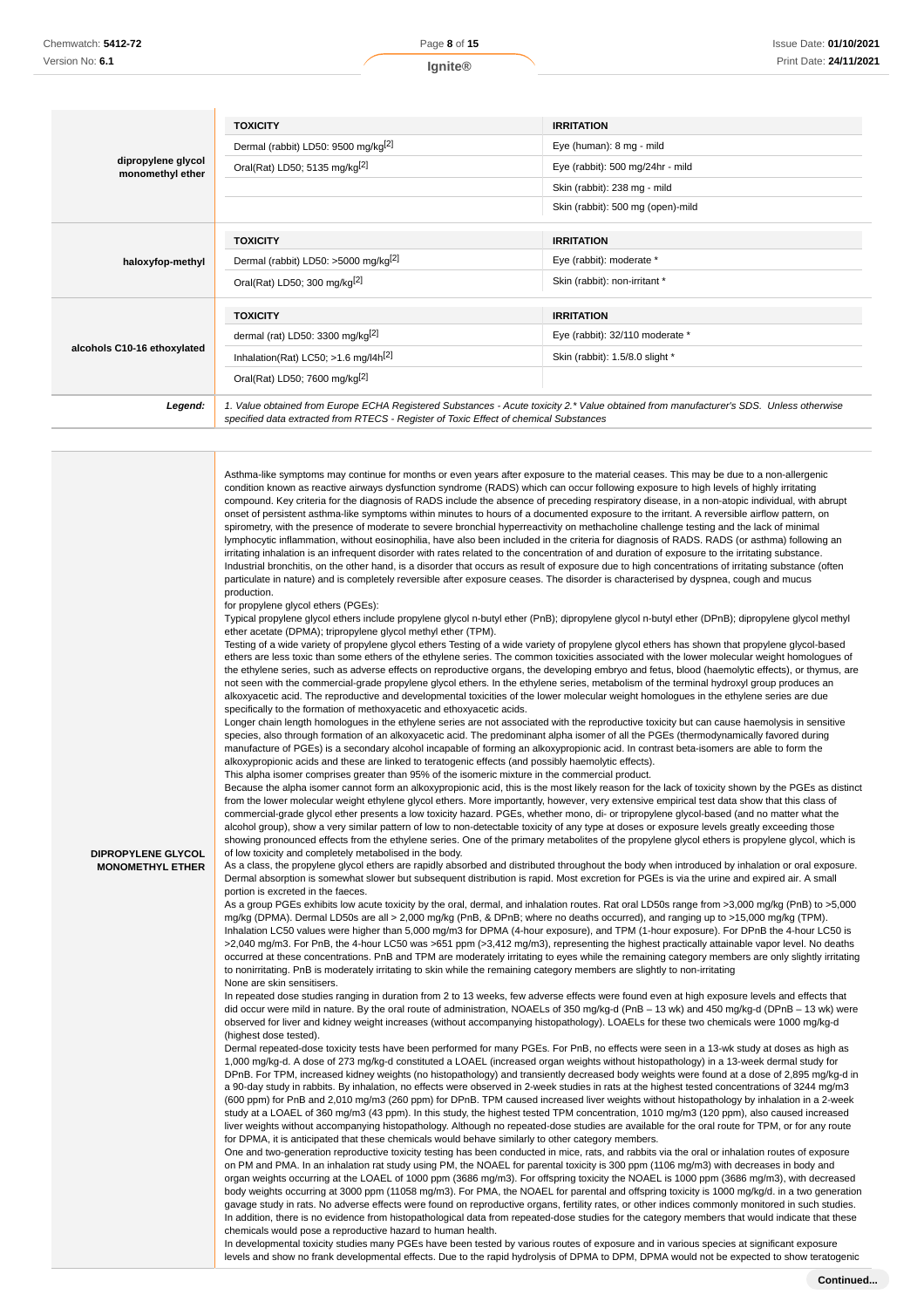|                                       | effects. At high doses where maternal toxicity occurs (e.g., significant body weight loss), an increased incidence of some anomalies such as<br>delayed skeletal ossification or increased 13th ribs, have been reported. Commercially available PGEs showed no teratogenicity.<br>The weight of the evidence indicates that propylene glycol ethers are not likely to be genotoxic. In vitro, negative results have been seen in a<br>number of assays for PnB, DPnB, DPMA and TPM. Positive results were only seen in 3 out of 5 chromosome aberration assays in mammalian<br>cells with DPnB. However, negative results were seen in a mouse micronucleus assay with DPnB and PM. Thus, there is no evidence to suggest<br>these PGEs would be genotoxic in vivo. In a 2-year bioassay on PM, there were no statistically significant increases in tumors in rats and mice.<br>The material may be irritating to the eye, with prolonged contact causing inflammation. Repeated or prolonged exposure to irritants may produce<br>conjunctivitis.<br>The material may cause skin irritation after prolonged or repeated exposure and may produce a contact dermatitis (nonallergic). This form of<br>dermatitis is often characterised by skin redness (erythema) and swelling epidermis. Histologically there may be intercellular oedema of the<br>spongy layer (spongiosis) and intracellular oedema of the epidermis.                                                                                                                                                                                                                                                                                                                                                                                                                                                                                                                                                                                                                                                                                                                                                                                                                                                                                                                                                                                                                                                                                                                                                                                                                                                                                                                                                                                                                                                                                                                                                                                                                                                                                                                                                                                                                                                                                                                                                                                                                                                                                                                                                                                                                                                                                                                                                                                                                                                                                                                                                                                                                                                                                                                                                                                                                                                                                                                                                                                                                                                                                                                                                                                                                                                                                                                                                                                                                                                                                                                                                                                                                                                                                                                                                                                                                                                                                                                                                                                                                                                                                                                                                                                                                                                                                                                                                                                                                                                                                                                                                                                                                                                                                                                                                                                                                                                                                                                                                                                                                                                                                                                                                                                                                                                                                                                                                                                                                                                                                                                                                                                                                                                                                                                                                                                                                                                                                                                                                                                                                                                                                                                                                                                  |
|---------------------------------------|---------------------------------------------------------------------------------------------------------------------------------------------------------------------------------------------------------------------------------------------------------------------------------------------------------------------------------------------------------------------------------------------------------------------------------------------------------------------------------------------------------------------------------------------------------------------------------------------------------------------------------------------------------------------------------------------------------------------------------------------------------------------------------------------------------------------------------------------------------------------------------------------------------------------------------------------------------------------------------------------------------------------------------------------------------------------------------------------------------------------------------------------------------------------------------------------------------------------------------------------------------------------------------------------------------------------------------------------------------------------------------------------------------------------------------------------------------------------------------------------------------------------------------------------------------------------------------------------------------------------------------------------------------------------------------------------------------------------------------------------------------------------------------------------------------------------------------------------------------------------------------------------------------------------------------------------------------------------------------------------------------------------------------------------------------------------------------------------------------------------------------------------------------------------------------------------------------------------------------------------------------------------------------------------------------------------------------------------------------------------------------------------------------------------------------------------------------------------------------------------------------------------------------------------------------------------------------------------------------------------------------------------------------------------------------------------------------------------------------------------------------------------------------------------------------------------------------------------------------------------------------------------------------------------------------------------------------------------------------------------------------------------------------------------------------------------------------------------------------------------------------------------------------------------------------------------------------------------------------------------------------------------------------------------------------------------------------------------------------------------------------------------------------------------------------------------------------------------------------------------------------------------------------------------------------------------------------------------------------------------------------------------------------------------------------------------------------------------------------------------------------------------------------------------------------------------------------------------------------------------------------------------------------------------------------------------------------------------------------------------------------------------------------------------------------------------------------------------------------------------------------------------------------------------------------------------------------------------------------------------------------------------------------------------------------------------------------------------------------------------------------------------------------------------------------------------------------------------------------------------------------------------------------------------------------------------------------------------------------------------------------------------------------------------------------------------------------------------------------------------------------------------------------------------------------------------------------------------------------------------------------------------------------------------------------------------------------------------------------------------------------------------------------------------------------------------------------------------------------------------------------------------------------------------------------------------------------------------------------------------------------------------------------------------------------------------------------------------------------------------------------------------------------------------------------------------------------------------------------------------------------------------------------------------------------------------------------------------------------------------------------------------------------------------------------------------------------------------------------------------------------------------------------------------------------------------------------------------------------------------------------------------------------------------------------------------------------------------------------------------------------------------------------------------------------------------------------------------------------------------------------------------------------------------------------------------------------------------------------------------------------------------------------------------------------------------------------------------------------------------------------------------------------------------------------------------------------------------------------------------------------------------------------------------------------------------------------------------------------------------------------------------------------------------------------------------------------------------------------------------------------------------------------------------------------------------------------------------------------------------------------------------------------------------------------------------------------------------------------------------------------------------------------------------------------------------------------------------------------------------------------------------------------------------------------------------------------------------------------------------------------------------------------------------------------------------------------------------------------------------------------------------------------------------------------------------------------------------------------------------------------------------------------------------------------------------------------------------------------------|
| <b>HALOXYFOP-METHYL</b>               | ACCase plays a vital role in mammalian systems for fatty acid biosynthesis, the enzyme existing in two isozymic forms. This enzyme is highly<br>regulated in the brain and non-neural tissue. None of these forms are inhibited by cyclohexanediones or aryloxyphenoxypropionates. Although<br>these herbicides affect common target sites in plants and mammals, they have no effect on ACCase in mammals.<br>for quizalofop-p-ethyl (as a representative of the aryloxyphenoxypropionate group of herbicides):<br>Acute toxicity: Quizalofop-p-ethyl is nonirritating to the skin and only slightly irritating to the eyes in rabbits It is nonsensitising to the skin of<br>guinea pigs<br>Chronic toxicity: In a 1-year feeding study on dogs, doses of up to 10 mg/kg/day quizalofop-p-ethyl (the highest dose tested in that study)<br>caused no observed effects. In a 90-day feeding study in rats, doses of 6.4 mg/kg/day and higher produced liver lesions and increased liver<br>weight<br>In a 2-year feeding study conducted with rats with the racemic mixture of quizalofop-p-ethyl isomers the no-observable-effect level (NOEL) was<br>25 ppm (1.25 mg/kg/day) based on liver effects which occurred at 100 ppm. There was a slight but non-significant increase in female liver<br>tumours at 400 ppm. The material was non-oncogenic in this species. In an 18 month feeding study with mice the NOEL was 10 ppm (1.5<br>mq/kq/day) based on effects on liver and testes at 80 ppm. An increase in liver carcinomas was observed in male mice and an increased<br>incidence of ovarian tumours (leuteomas and granulosa cell tumour)s were observed in female mice. These effects were statistically significant at<br>320 ppm (48 mg/kg/day). In a 1-year feeding study with dogs the NOEL was 400 mg (30 mg/kg/day) with no compound related effects apparent.<br>Reproductive toxicity: Data from reproductive studies indicated only decreased body weight gains, and did not report findings of impaired<br>reproductive function in test animals A 6-month study in dogs found atrophy of the semeniferous tubules at doses of 2.5 mg/kg/day, but was<br>unclear whether this was extensive enough to result in impaired reproductive function. These data are insufficient to draw conclusions regarding<br>the likely reproductive effects of quizalofop-p-ethyl in animals, but suggest that effects on human reproduction are unlikely under normal<br>circumstances<br>In a reproductive study conducted with rats, parents and off-spring showed body weight decreases at 400 ppm. Histological changes in liver were<br>observed at 100 ppm. The NOEL was 25 ppm (approximately 1.25 mg/kg/day).<br>Developmental toxicity: In teratogenic studies there was no evidence of teratogenicity or embryotoxicity at levels up to 60 mg/kg/day. Body<br>weight gain and other toxic effects were seen in pregnant rabbits at 60 mg/kg/day. Overall NOEL was 30 mg/kg/day. The product was not<br>teratogenic to rats at dose levels of up to 300 mg/kg/day. Reduced body weight gains were evident in dams at 300 mg/kg. Offspring of this<br>treatment group exhibited reduced survival and a transient increase in skeletal variations. The NOEL for this group was 30 mg/kg/day.<br>Genotoxicity: The results of many assays for mutagenicity and genotoxicity of quizalofop-p-ethyl show no mutagenic or genotoxic activity<br>Negative results were obtained in the Ames and Chinese hamster ovary (CHO) test for gene mutation, the CHO and mouse micronucleus tests<br>for chromosomal aberration, DNA repair assays in B.subtilis and rat liver cells, and sister chromated exchange assay in Chinese hamster cells.<br>Carcinogenic effects: In an 18-month carcinogenicity study on mice, increased liver weights, changes in blood chemistry, and some changes in<br>liver tissue structure were detected, but no carcinogenic or tumor-causing activity was reported. This study suggests that this compound is not<br>carcinogenic.<br>Organ toxicity: Available data show that the target organ in test animals has consistently been the liver in rats and dogs [8]. It is possible that<br>testes may be a target organ in some species; e.g., dogs.<br>Fate in humans and animals: Quizalofop-p appears to be rapidly broken down in mammals. More than 90% of a single oral dose is eliminated<br>in urine within 3 days<br>Inhibitors of acetyl CoA carboxylase, the target enzyme of certain herbicides, have the capacity, in mammals, to alter blood lipid levels. In the<br>male rat, a reduction ( $p < 0.05$ ) in blood cholesterol and total lipids in a chronic study may be a reflection of inhibition of this enzyme. However, in<br>the female mouse, there was an increase in blood cholesterol at the highest dose tested, in a subchronic study. Male mice in this study showed<br>an increase in total lipids at the two highest doses. It is therefore possible that many of the effects reported in acute, subchronic and chronic<br>studies are manifestations of a compromise of normal liver function. The inhibition of fatty acid biosynthesis, in the liver. may account for the<br>majority of the effects observed. However, increases in liver weight, seen in acute and sub-chronic studies, and decreases in liver weight, which<br>are seen in chronic studies, alone, do not necessarily reflect an adverse effect. This is because liver weight changes have often been found to be<br>reversible, in subchronic studies following the discontinuation of dosing, or through adaptation mechanisms, with the continued dietary intake of<br>fenoxaprop-ethyl. in chronic studies.<br>For haloxyfop, haloxyfop methyl, haloxyfop ethoxyethyl<br>Acute Toxicity: haloxyfop and its derivatives are non-irritating to skin and do not cause skin sensitization. They are mild eye irritants The<br>symptoms of toxicity in rats are reduced food intake and reduced food consumption. They may also cause liver and kidney damage<br>Reproductive Effects: In rats, oral doses of 10 and 50 mg/kg/day of haloxyfop-ethoxyethyl from days 6 to 16 of pregnancy reduced the number<br>of live offspring per litter and caused vaginal bleeding in the mother. Teratogenic Effects: Oral doses of 50 mg/kg/day of haloxyfop-ethoxyethyl<br>in rats between days 6 and 16 of pregnancy caused developmental abnormalities in the offspring's urogenital system and death to the foetus.<br>Oral doses of 7.5 mg/kg/day of haloxyfop-methyl given to rats from days 6 to 15 of pregnancy caused delayed bone formation in the offspring.<br>Carcinogenic Effects: Studies show that 0.1 mg/kg/day of haloxyfop-methyl for two years, the highest dose tested, does not cause cancer in<br>rats. Similarly, 0.6 mg/kg/day for two years, the highest dose tested, is not carcinogenic to mice.<br>Organ Toxicity: Doses of 100 mg/kg/day of haloxyfop-methyl caused kidney damage in adult rats. Doses of 0.6 mg/kg/day for 2 years in mice<br>caused reduced body weight gains and increased liver weights in mice. In dogs, 5 mg/kg/day causes a significant decrease in serum cholesterol,<br>as well as a decrease in thyroid weight.<br>Fate in Humans and Animals: In rats, haloxyfop-ethoxyethyl undergoes metabolism to haloxyfop which is excreted in faeces and urine<br>[*The Pesticides Manual, Incorporating The Agrochemicals Handbook, 10th Edition, Editor Clive Tomlin, 1994, British Crop Protection<br><b>Council]</b> |
| ALCOHOLS C10-16<br><b>ETHOXYLATED</b> | Polyethers, for example, ethoxylated surfactants and polyethylene glycols, are highly susceptible towards air oxidation as the ether oxygens will<br>stabilize intermediary radicals involved. Investigations of a chemically well-defined alcohol (pentaethylene glycol mono-n-dodecyl ether)<br>ethoxylate, showed that polyethers form complex mixtures of oxidation products when exposed to air.<br>Sensitization studies in guinea pigs revealed that the pure nonoxidized surfactant itself is nonsensitizing but that many of the investigated<br>oxidation products are sensitizers. Two hydroperoxides were identified in the oxidation mixture, but only one (16-hydroperoxy-3,6,9,12,15-<br>pentaoxaheptacosan-1-ol) was stable enough to be isolated. It was found to be a strong sensitizer in LLNA (local lymph node assay for<br>detection of sensitization capacity). The formation of other hydroperoxides was indicated by the detection of their corresponding aldehydes in the<br>oxidation mixture.<br>On the basis of the lower irritancy, nonionic surfactants are often preferred to ionic surfactants in topical products. However,<br>their susceptibility towards autoxidation also increases the irritation. Because of their irritating effect, it is difficult<br>to diagnose ACD to these compounds by patch testing.<br>Allergic Contact Dermatitis--Formation, Structural Requirements, and Reactivity of Skin Sensitizers.<br>Ann-Therese Karlberg et al; Chem. Res. Toxicol.2008,21,53-69<br>Polyethylene glycols (PEGs) have a wide variety of PEG-derived mixtures due to their readily linkable terminal primary hydroxyl groups in<br>combination with many possible compounds and complexes such as ethers, fatty acids, castor oils, amines, propylene glycols, among other<br>derivatives. PEGs and their derivatives are broadly utilized in cosmetic products as surfactants, emulsifiers, cleansing agents, humectants, and                                                                                                                                                                                                                                                                                                                                                                                                                                                                                                                                                                                                                                                                                                                                                                                                                                                                                                                                                                                                                                                                                                                                                                                                                                                                                                                                                                                                                                                                                                                                                                                                                                                                                                                                                                                                                                                                                                                                                                                                                                                                                                                                                                                                                                                                                                                                                                                                                                                                                                                                                                                                                                                                                                                                                                                                                                                                                                                                                                                                                                                                                                                                                                                                                                                                                                                                                                                                                                                                                                                                                                                                                                                                                                                                                                                                                                                                                                                                                                                                                                                                                                                                                                                                                                                                                                                                                                                                                                                                                                                                                                                                                                                                                                                                                                                                                                                                                                                                                                                                                                                                                                                                                                                                                                                                                                                                                                                                                                                                                                                                                                                                                                     |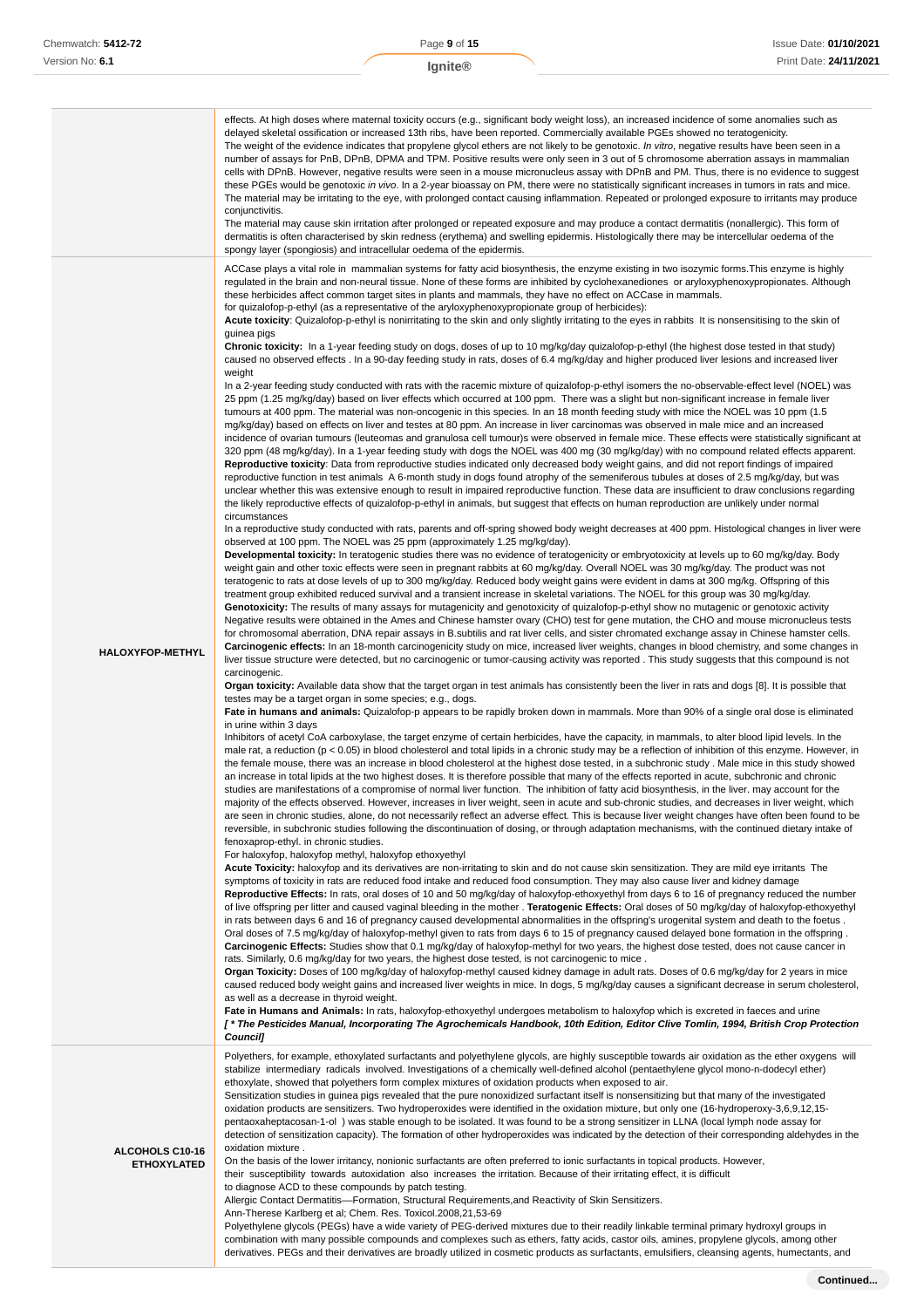#### skin conditioners.

PEGs and PEG derivatives were generally regulated as safe for use in cosmetics, with the conditions that impurities and by-products, such as ethylene oxides and 1,4-dioxane, which are known carcinogenic materials, should be removed before they are mixed in cosmetic formulations. Most PEGs are commonly available commercially as mixtures of different oligomer sizes in broadly- or narrowly-defined molecular weight (MW) ranges. For instance, PEG-10,000 typically designates a mixture of PEG molecules (n = 195 to 265) having an average MW of 10,000. PEG is also known as polyethylene oxide (PEO) or polyoxyethylene (POE), with the three names being chemical synonyms. However, PEGs mainly refer to oligomers and polymers with molecular masses below 20,000 g/mol, while PEOs are polymers with molecular masses above 20,000 g/mol, and POEs are polymers of any molecular mass. Relatively small molecular weight PEGs are produced by the chemical reaction between ethylene oxide and water or ethylene glycol (or other ethylene glycol oligomers), as catalyzed by acidic or basic catalysts. To produce PEO or high-molecular weight PEGs, synthesis is performed by suspension polymerization. It is necessary to hold the growing polymer chain in solution during the course of the poly-condensation process. The reaction is catalyzed by magnesium-, aluminum-, or calcium-organoelement compounds. To prevent coagulation of polymer chains in the solution, chelating additives such as dimethylglyoxime are used Safety Evaluation of Polyethyene Glycol (PEG) Compounds for Cosmetic Use: Toxicol Res 2015; 31:105-136 The Korean Society of Toxicology http://doi.org/10.5487/TR.2015.31.2.105

Human beings have regular contact with alcohol ethoxylates through a variety of industrial and consumer products such as soaps, detergents, and other cleaning products . Exposure to these chemicals can occur through ingestion, inhalation, or contact with the skin or eyes. Studies of acute toxicity show that volumes well above a reasonable intake level would have to occur to produce any toxic response. Moreover, no fatal case of poisoning with alcohol ethoxylates has ever been reported. Multiple studies investigating the acute toxicity of alcohol ethoxylates have shown that the use of these compounds is of low concern in terms of oral and dermal toxicity .

Clinical animal studies indicate these chemicals may produce gastrointestinal irritation such as ulcerations of the stomach, pilo-erection, diarrhea, and lethargy. Similarly, slight to severe irritation of the skin or eye was generated when undiluted alcohol ethoxylates were applied to the skin and eyes of rabbits and rats. The chemical shows no indication of being a genotoxin, carcinogen, or mutagen (HERA 2007). No information was available on levels at which these effects might occur, though toxicity is thought to be substantially lower than that of nonylphenol ethoxylates. Polyethers, for example, ethoxylated surfactants and polyethylene glycols, are highly susceptible towards air oxidation as the ether oxygens will stabilize intermediary radicals involved. Investigations of a chemically well-defined alcohol (pentaethylene glycol mono-n-dodecyl ether) ethoxylate, showed that polyethers form complex mixtures of oxidation products when exposed to air.

Sensitization studies in guinea pigs revealed that the pure nonoxidized surfactant itself is nonsensitizing but that many of the investigated oxidation products are sensitizers. Two hydroperoxides were identified in the oxidation mixture, but only one (16-hydroperoxy-3,6,9,12,15 pentaoxaheptacosan-1-ol ) was stable enough to be isolated. It was found to be a strong sensitizer in LLNA (local lymph node assay for detection of sensitization capacity). The formation of other hydroperoxides was indicated by the detection of their corresponding aldehydes in the oxidation mixture .

On the basis of the lower irritancy, nonionic surfactants are often preferred to ionic surfactants in topical products. However, their susceptibility towards autoxidation also increases the irritation. Because of their irritating effect, it is difficultto diagnose ACD to these compounds by patch testing.

Alcohol ethoxylates are according to CESIO (2000) classified as Irritant or Harmful depending on the number of EO-units:

EO < 5 gives Irritant (Xi) with R38 (Irritating to skin) and R41 (Risk of serious damage to eyes)

EO > 5-15 gives Harmful (Xn) with R22 (Harmful if swallowed) - R38/41

EO > 15-20 gives Harmful (Xn) with R22-41

>20 EO is not classified (CESIO 2000)

Oxo-AE, C13 EO10 and C13 EO15, are Irritating (Xi) with R36/38 (Irritating to eyes and skin) .

AE are not included in Annex 1 of the list of dangerous substances of the Council Directive 67/548/EEC

In general, alcohol ethoxylates (AE) are readily absorbed through the skin of guinea pigs and rats and through the gastrointestinal mucosa of rats. AE are quickly eliminated from the body through the urine, faeces, and expired air (CO2).Orally dosed AE was absorbed rapidly and extensively in rats, and more than 75% of the dose was absorbed. When applied to the skin of humans, the doses were absorbed slowly and incompletely (50% absorbed in 72 hours). Half of the absorbed surfactant was excreted promptly in the urine and smaller amounts of AE appeared in the faeces and expired air (CO2) ). The metabolism of C12 AE yields PEG, carboxylic acids, and CO2 as metabolites. The LD50 values after oral administration to rats range from about 1-15 g/kg body weight indicating a low to moderate acute toxicity.

The ability of nonionic surfactants to cause a swelling of the stratum corneum of guinea pig skin has been studied. The swelling mechanism of the skin involves a combination of ionic binding of the hydrophilic group as well as hydrophobic interactions of the alkyl chain with the substrate. One of the mechanisms of skin irritation caused by surfactants is considered to be denaturation of the proteins of skin. It has also been established that there is a connection between the potential of surfactants to denature protein in vitro and their effect on the skin. Nonionic surfactants do not carry any net charge and, therefore, they can only form hydrophobic bonds with proteins. For this reason, proteins are not deactivated by nonionic surfactants, and proteins with poor solubility are not solubilized by nonionic surfactants. A substantial amount of toxicological data and information in vivo and in vitro demonstrates that there is no evidence for alcohol ethoxylates (AEs) being genotoxic, mutagenic or carcinogenic. No adverse reproductive or developmental effects were observed. The majority of available toxicity studies revealed NOAELs in excess of 100 mg/kg bw/d but the lowest NOAEL for an individual AE was established to be 50 mg/kg bw/day. This value was subsequently considered as a conservative, representative value in the risk assessment of AE. The effects were restricted to changes in organ weights with no histopathological organ changes with the exception of liver hypertrophy (indicative of an adaptive response to metabolism rather than a toxic effect). It is noteworthy that there was practically no difference in the NOAEL in oral studies of 90-day or 2 years of duration in rats. A comparison of the aggregate consumer exposure and the systemic NOAEL (taking into account an oral absorption value of 75%) results in a Margin of Exposure of 5,800. Taking into account the conservatism in the exposure assessment and the assigned systemic NOAEL, this margin of exposure is considered more than adequate to account for the inherent uncertainty and variability of the hazard database and inter and intraspecies extrapolations.

AEs are not contact sensitisers. Neat AE are irritating to eyes and skin. The irritation potential of aqueous solutions of AEs depends on concentrations. Local dermal effects due to direct or indirect skin contact in certain use scenarios where the products are diluted are not of concern as AEs are not expected to be irritating to the skin at in-use concentrations. Potential irritation of the respiratory tract is not a concern given the very low levels of airborne AE generated as a consequence of spray cleaner aerosols or laundry powder detergent dust.

In summary, the human health risk assessment has demonstrated that the use of AE in household laundry and cleaning detergents is safe and does not cause concern with regard to consumer use.

For high boiling ethylene glycol ethers (typically triethylene- and tetraethylene glycol ethers):

Skin absorption: Available skin absorption data for triethylene glycol ether (TGBE), triethylene glycol methyl ether (TGME), and triethylene glycol ethylene ether (TGEE) suggest that the rate of absorption in skin of these three glycol ethers is 22 to 34 micrograms/cm2/hr, with the methyl ether having the highest permeation constant and the butyl ether having the lowest. The rates of absorption of TGBE, TGEE and TGME are at least 100-fold less than EGME, EGEE, and EGBE, their ethylene glycol monoalkyl ether counterparts, which have absorption rates that range from 214 to 2890 micrograms/ cm2/hr, Therefore, an increase in either the chain length of the alkyl substituent or the number of ethylene glycol moieties appears to lead to a decreased rate of percutaneous absorption. However, since the ratio of the change in values of the ethylene glycol to the diethylene glycol series is larger than that

of the diethylene glycol to triethylene glycol series , the effect of the length of the chain and number of ethylene glycol moieties on absorption diminishes with an increased number of ethylene glycol moieties. Therefore, although tetraethylene glycol methyl; ether (TetraME) and tetraethylene glycol butyl ether (TetraBE) are expected to be less permeable to skin than TGME and TGBE, the differences in permeation between these molecules may only be slight.

**Metabolism:** The main metabolic pathway for metabolism of ethylene glycol monoalkyl ethers (EGME, EGEE, and EGBE) is oxidation via alcohol and aldehyde dehydrogenases (ALD/ADH) that leads to the formation of an alkoxy acids. Alkoxy acids are the only toxicologically significant metabolites of glycol ethers that have been detected in vivo. The principal metabolite of TGME is believed to be 2-[2-(2-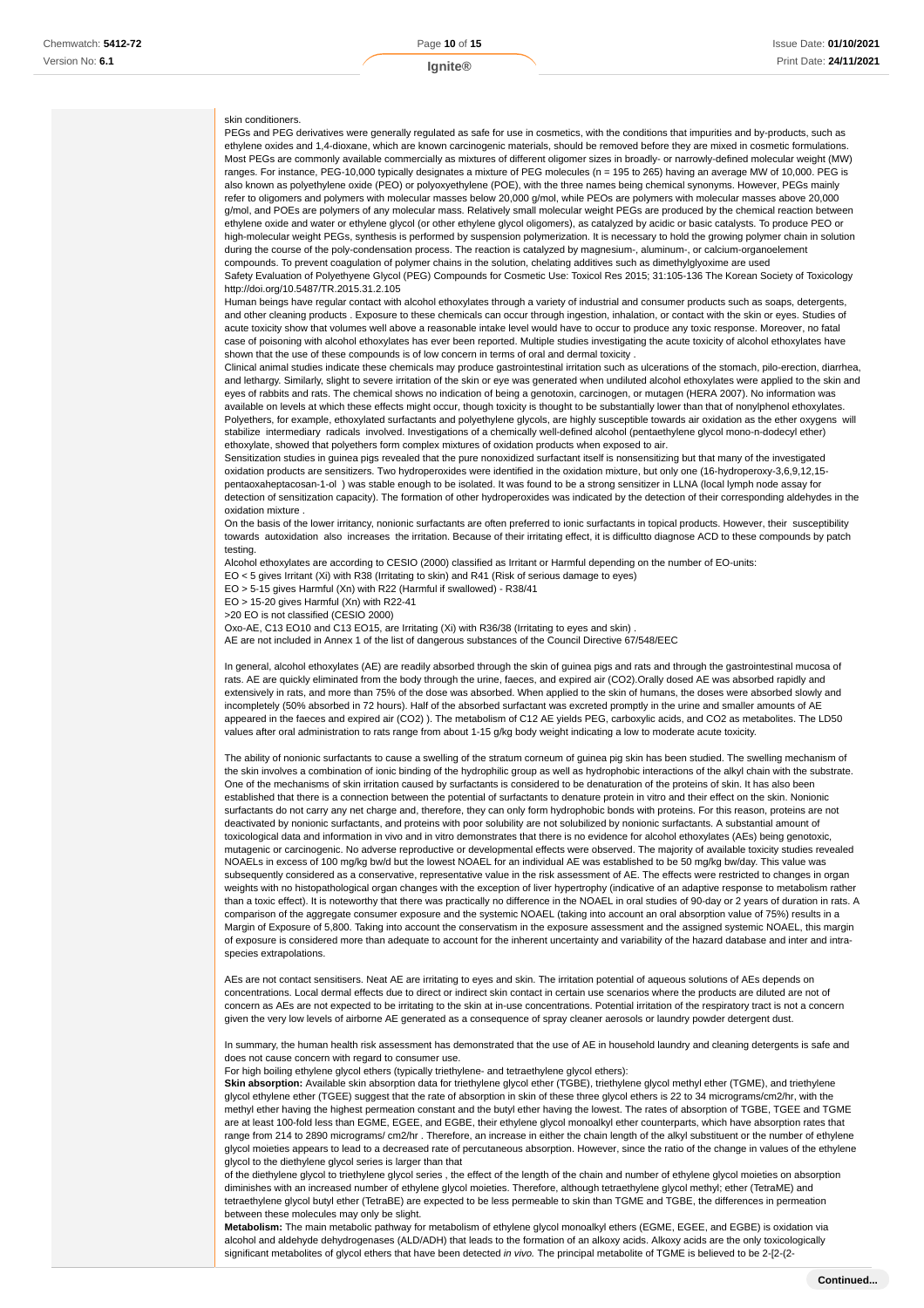|                                             | methoxyethoxy)ethoxy] acetic acid. Although ethylene glycol, a known kidney toxicant, has been identified as an impurity or a minor metabolite<br>of glycol ethers in animal studies it does not appear to contribute to the toxicity of glycol ethers.<br>The metabolites of category members are not likely to be metabolized to any large extent to toxic molecules such as ethylene glycol or the mono<br>alkoxy acids because metabolic breakdown of the ether linkages also has to occur<br>Acute toxicity: Category members generally display low acute toxicity by the oral, inhalation and dermal routes of exposure. Signs of toxicity in<br>animals receiving lethal oral doses of TGBE included loss of righting reflex and flaccid muscle tone, coma, and heavy breathing. Animals<br>administered lethal oral doses of TGEE exhibited lethargy, ataxia, blood in the urogenital area and piloerection before death.<br>Irritation: The data indicate that the glycol ethers may cause mild to moderate skin irritation. TGEE and TGBE are highly irritating to the eyes.<br>Other category members show low eye irritation.<br>Repeat dose toxicity: Results of these studies suggest that repeated exposure to moderate to high doses of the glycol<br>ethers in this category is required to produce systemic toxicity<br>In a 21-day dermal study, TGME, TGEE, and TGBE were administered to rabbits at 1,000 mg/kg/day. Erythema and oedema were observed. In<br>addition, testicular degeneration (scored as trace in severity) was observed in one rabbit given TGEE and one rabbit given TGME. Testicular<br>effects included spermatid giant cells, focal tubular hypospermatogenesis, and increased cytoplasmic vacuolisation. Due to a high incidence of<br>similar spontaneous changes<br>in normal New Zealand White rabbits, the testicular effects were considered not to be related to treatment. Thus, the NOAELs for TGME, TGEE<br>and TGBE were established at 1000 mg/kg/day. Findings from this report were considered<br>unremarkable.<br>A 2-week dermal study was conducted in rats administered TGME at doses of 1,000, 2,500, and 4,000 mg/kg/day . In this study, significantly-<br>increased red blood cells at 4,000 mg/kg/day and significantly-increased urea concentrations in the urine at 2,500 mg/kg/day were observed. A<br>few of the rats given 2,500 or 4,000 mg/kg/day had watery caecal contents and/or<br>haemolysed blood in the stomach These gross pathologic observations were not associated with any histologic abnormalities in these tissues or<br>alterations in haematologic and clinical chemistry parameters. A few males and females treated with either 1,000 or 2,500 mg/kg/day had a few<br>small scabs or crusts at the test site. These alterations were slight in degree and did not adversely affect the rats<br>In a 13-week drinking water study, TGME was administered to rats at doses of 400, 1,200, and 4,000 mg/kg/day. Statistically-significant changes<br>in relative liver weight were observed at 1,200 mg/kg/day and higher. Histopathological effects included hepatocellular cytoplasmic vacuolisation<br>(minimal to mild in most animals) and hypertrophy (minimal to mild) in males at all doses and hepatocellular hypertrophy (minimal to mild) in high<br>dose females. These effects were statistically significant at 4,000 mg/kg/day. Cholangiofibrosis was observed in 7/15 high-dose males; this effect<br>was observed in a small number of bile ducts and was of mild severity. Significant, small decreases in total test session motor activity were<br>observed in the high-dose animals, but no other neurological effects were observed. The changes in motor activity were secondary to systemic<br>toxicity<br>Mutagenicity: Mutagenicity studies have been conducted for several category members. All in vitro and in vivo studies were negative at<br>concentrations up to 5,000 micrograms/plate and 5,000 mg/kg, respectively, indicating that the category members are not genotoxic at the<br>concentrations used in these studies. The uniformly negative outcomes of various mutagenicity studies performed on category members lessen<br>the concern for carcinogenicity.<br>Reproductive toxicity: Although mating studies with either the category members or surrogates have not been performed, several of the<br>repeated dose toxicity tests with the surrogates have included examination of reproductive organs. A lower molecular weight glycol ether,<br>ethylene glycol methyl ether (EGME), has been shown to be a testicular toxicant. In addition, results of repeated dose toxicity tests with TGME<br>clearly show testicular toxicity at an oral dose of 4,000 mg/kg/day four times greater that the limit dose of 1,000 mg/kg/day recommended for<br>repeat dose studies. It should be noted that TGME is 350 times less potent for testicular effects than EGME. TGBE is not associated with<br>testicular toxicity, TetraME is not likely to be metabolised by any large extent to 2-MAA (the toxic metabolite of EGME), and a mixture containing<br>predominantly methylated glycol ethers in the C5-C11 range does not produce testicular toxicity (even when administered intravenously at 1,000<br>mg/kg/day).<br>Developmental toxicity: The bulk of the evidence shows that effects on the foetus are not noted in treatments with . 1,000 mg/kg/day during<br>gestation. At 1,250 to 1,650 mg/kg/day TGME (in the rat) and 1,500 mg/kg/day (in the rabbit), the developmental effects observed included<br>skeletal variants and decreased body weight gain.<br>The material may cause skin irritation after prolonged or repeated exposure and may produce a contact dermatitis (nonallergic). This form of<br>dermatitis is often characterised by skin redness (erythema) and swelling the epidermis. Histologically there may be intercellular oedema of the |                                 |   |
|---------------------------------------------|---------------------------------------------------------------------------------------------------------------------------------------------------------------------------------------------------------------------------------------------------------------------------------------------------------------------------------------------------------------------------------------------------------------------------------------------------------------------------------------------------------------------------------------------------------------------------------------------------------------------------------------------------------------------------------------------------------------------------------------------------------------------------------------------------------------------------------------------------------------------------------------------------------------------------------------------------------------------------------------------------------------------------------------------------------------------------------------------------------------------------------------------------------------------------------------------------------------------------------------------------------------------------------------------------------------------------------------------------------------------------------------------------------------------------------------------------------------------------------------------------------------------------------------------------------------------------------------------------------------------------------------------------------------------------------------------------------------------------------------------------------------------------------------------------------------------------------------------------------------------------------------------------------------------------------------------------------------------------------------------------------------------------------------------------------------------------------------------------------------------------------------------------------------------------------------------------------------------------------------------------------------------------------------------------------------------------------------------------------------------------------------------------------------------------------------------------------------------------------------------------------------------------------------------------------------------------------------------------------------------------------------------------------------------------------------------------------------------------------------------------------------------------------------------------------------------------------------------------------------------------------------------------------------------------------------------------------------------------------------------------------------------------------------------------------------------------------------------------------------------------------------------------------------------------------------------------------------------------------------------------------------------------------------------------------------------------------------------------------------------------------------------------------------------------------------------------------------------------------------------------------------------------------------------------------------------------------------------------------------------------------------------------------------------------------------------------------------------------------------------------------------------------------------------------------------------------------------------------------------------------------------------------------------------------------------------------------------------------------------------------------------------------------------------------------------------------------------------------------------------------------------------------------------------------------------------------------------------------------------------------------------------------------------------------------------------------------------------------------------------------------------------------------------------------------------------------------------------------------------------------------------------------------------------------------------------------------------------------------------------------------------------------------------------------------------------------------------------------------------------------------------------------------------------------------------------------------------------------------------------------------------------------------------------------------------------------------------------------------------------------------------------------------------------------------------------------------------------------------------------------------------------------------------------------------------------------------------------------------------------------------------------------------------------------------------------------------------------------------------------------------------------------------------------------------------------------------------------------------------------------------------------------------------------------------------------------------------------------------------------------------------------------------------------------------------------------------------------------------------------------------------------------------------------------------------------------------------------------------------------------------------------------------------------------------------------------------------------------------------------------------------------|---------------------------------|---|
| <b>HALOXYFOP-METHYL &amp;</b>               | spongy layer (spongiosis) and intracellular oedema of the epidermis.                                                                                                                                                                                                                                                                                                                                                                                                                                                                                                                                                                                                                                                                                                                                                                                                                                                                                                                                                                                                                                                                                                                                                                                                                                                                                                                                                                                                                                                                                                                                                                                                                                                                                                                                                                                                                                                                                                                                                                                                                                                                                                                                                                                                                                                                                                                                                                                                                                                                                                                                                                                                                                                                                                                                                                                                                                                                                                                                                                                                                                                                                                                                                                                                                                                                                                                                                                                                                                                                                                                                                                                                                                                                                                                                                                                                                                                                                                                                                                                                                                                                                                                                                                                                                                                                                                                                                                                                                                                                                                                                                                                                                                                                                                                                                                                                                                                                                                                                                                                                                                                                                                                                                                                                                                                                                                                                                                                                                                                                                                                                                                                                                                                                                                                                                                                                                                                                                                                                                |                                 |   |
| ALCOHOLS C10-16<br><b>ETHOXYLATED</b>       | The material may produce moderate eye irritation leading to inflammation. Repeated or prolonged exposure to irritants may produce<br>conjunctivitis.                                                                                                                                                                                                                                                                                                                                                                                                                                                                                                                                                                                                                                                                                                                                                                                                                                                                                                                                                                                                                                                                                                                                                                                                                                                                                                                                                                                                                                                                                                                                                                                                                                                                                                                                                                                                                                                                                                                                                                                                                                                                                                                                                                                                                                                                                                                                                                                                                                                                                                                                                                                                                                                                                                                                                                                                                                                                                                                                                                                                                                                                                                                                                                                                                                                                                                                                                                                                                                                                                                                                                                                                                                                                                                                                                                                                                                                                                                                                                                                                                                                                                                                                                                                                                                                                                                                                                                                                                                                                                                                                                                                                                                                                                                                                                                                                                                                                                                                                                                                                                                                                                                                                                                                                                                                                                                                                                                                                                                                                                                                                                                                                                                                                                                                                                                                                                                                                |                                 |   |
| <b>Acute Toxicity</b>                       | ×                                                                                                                                                                                                                                                                                                                                                                                                                                                                                                                                                                                                                                                                                                                                                                                                                                                                                                                                                                                                                                                                                                                                                                                                                                                                                                                                                                                                                                                                                                                                                                                                                                                                                                                                                                                                                                                                                                                                                                                                                                                                                                                                                                                                                                                                                                                                                                                                                                                                                                                                                                                                                                                                                                                                                                                                                                                                                                                                                                                                                                                                                                                                                                                                                                                                                                                                                                                                                                                                                                                                                                                                                                                                                                                                                                                                                                                                                                                                                                                                                                                                                                                                                                                                                                                                                                                                                                                                                                                                                                                                                                                                                                                                                                                                                                                                                                                                                                                                                                                                                                                                                                                                                                                                                                                                                                                                                                                                                                                                                                                                                                                                                                                                                                                                                                                                                                                                                                                                                                                                                   | Carcinogenicity                 | x |
| <b>Skin Irritation/Corrosion</b>            | ×                                                                                                                                                                                                                                                                                                                                                                                                                                                                                                                                                                                                                                                                                                                                                                                                                                                                                                                                                                                                                                                                                                                                                                                                                                                                                                                                                                                                                                                                                                                                                                                                                                                                                                                                                                                                                                                                                                                                                                                                                                                                                                                                                                                                                                                                                                                                                                                                                                                                                                                                                                                                                                                                                                                                                                                                                                                                                                                                                                                                                                                                                                                                                                                                                                                                                                                                                                                                                                                                                                                                                                                                                                                                                                                                                                                                                                                                                                                                                                                                                                                                                                                                                                                                                                                                                                                                                                                                                                                                                                                                                                                                                                                                                                                                                                                                                                                                                                                                                                                                                                                                                                                                                                                                                                                                                                                                                                                                                                                                                                                                                                                                                                                                                                                                                                                                                                                                                                                                                                                                                   | <b>Reproductivity</b>           | × |
| <b>Serious Eye Damage/Irritation</b>        | ✔                                                                                                                                                                                                                                                                                                                                                                                                                                                                                                                                                                                                                                                                                                                                                                                                                                                                                                                                                                                                                                                                                                                                                                                                                                                                                                                                                                                                                                                                                                                                                                                                                                                                                                                                                                                                                                                                                                                                                                                                                                                                                                                                                                                                                                                                                                                                                                                                                                                                                                                                                                                                                                                                                                                                                                                                                                                                                                                                                                                                                                                                                                                                                                                                                                                                                                                                                                                                                                                                                                                                                                                                                                                                                                                                                                                                                                                                                                                                                                                                                                                                                                                                                                                                                                                                                                                                                                                                                                                                                                                                                                                                                                                                                                                                                                                                                                                                                                                                                                                                                                                                                                                                                                                                                                                                                                                                                                                                                                                                                                                                                                                                                                                                                                                                                                                                                                                                                                                                                                                                                   | <b>STOT - Single Exposure</b>   | × |
| <b>Respiratory or Skin</b><br>sensitisation | ×                                                                                                                                                                                                                                                                                                                                                                                                                                                                                                                                                                                                                                                                                                                                                                                                                                                                                                                                                                                                                                                                                                                                                                                                                                                                                                                                                                                                                                                                                                                                                                                                                                                                                                                                                                                                                                                                                                                                                                                                                                                                                                                                                                                                                                                                                                                                                                                                                                                                                                                                                                                                                                                                                                                                                                                                                                                                                                                                                                                                                                                                                                                                                                                                                                                                                                                                                                                                                                                                                                                                                                                                                                                                                                                                                                                                                                                                                                                                                                                                                                                                                                                                                                                                                                                                                                                                                                                                                                                                                                                                                                                                                                                                                                                                                                                                                                                                                                                                                                                                                                                                                                                                                                                                                                                                                                                                                                                                                                                                                                                                                                                                                                                                                                                                                                                                                                                                                                                                                                                                                   | <b>STOT - Repeated Exposure</b> | ✔ |

# **SECTION 12 Ecological information**

| <b>Toxicity</b>                        |                  |                           |                               |                  |                  |
|----------------------------------------|------------------|---------------------------|-------------------------------|------------------|------------------|
|                                        | Endpoint         | <b>Test Duration (hr)</b> | <b>Species</b>                | Value            | Source           |
| <b>Ignite®</b>                         | Not<br>Available | Not Available             | Not Available                 | Not<br>Available | Not<br>Available |
|                                        | Endpoint         | <b>Test Duration (hr)</b> | <b>Species</b>                | Value            | Source           |
| dipropylene glycol<br>monomethyl ether | <b>EC50</b>      | 72h                       | Algae or other aquatic plants | $>969$ mg/l      | 2                |
|                                        | <b>LC50</b>      | 96h                       | Fish                          | $>1000$ mg/l     | $\overline{2}$   |
|                                        | <b>EC50</b>      | 48h                       | Crustacea                     | 1930mg/l         | $\overline{2}$   |
|                                        | NOEC(ECx)        | 528h                      | Crustacea                     | $>=0.5$ mg/l     | $\overline{2}$   |
|                                        | EC50             | 96h                       | Algae or other aquatic plants | >969mg/l         | $\overline{2}$   |
|                                        | Endpoint         | <b>Test Duration (hr)</b> | <b>Species</b>                | Value            | Source           |
| haloxyfop-methyl                       |                  |                           |                               |                  |                  |

**Mutagenicity X Aspiration Hazard** 

**Legend:**  $\mathbf{X}$  – Data either not available or does not fill the criteria for classification

– Data available to make classification

 $\pmb{\times}$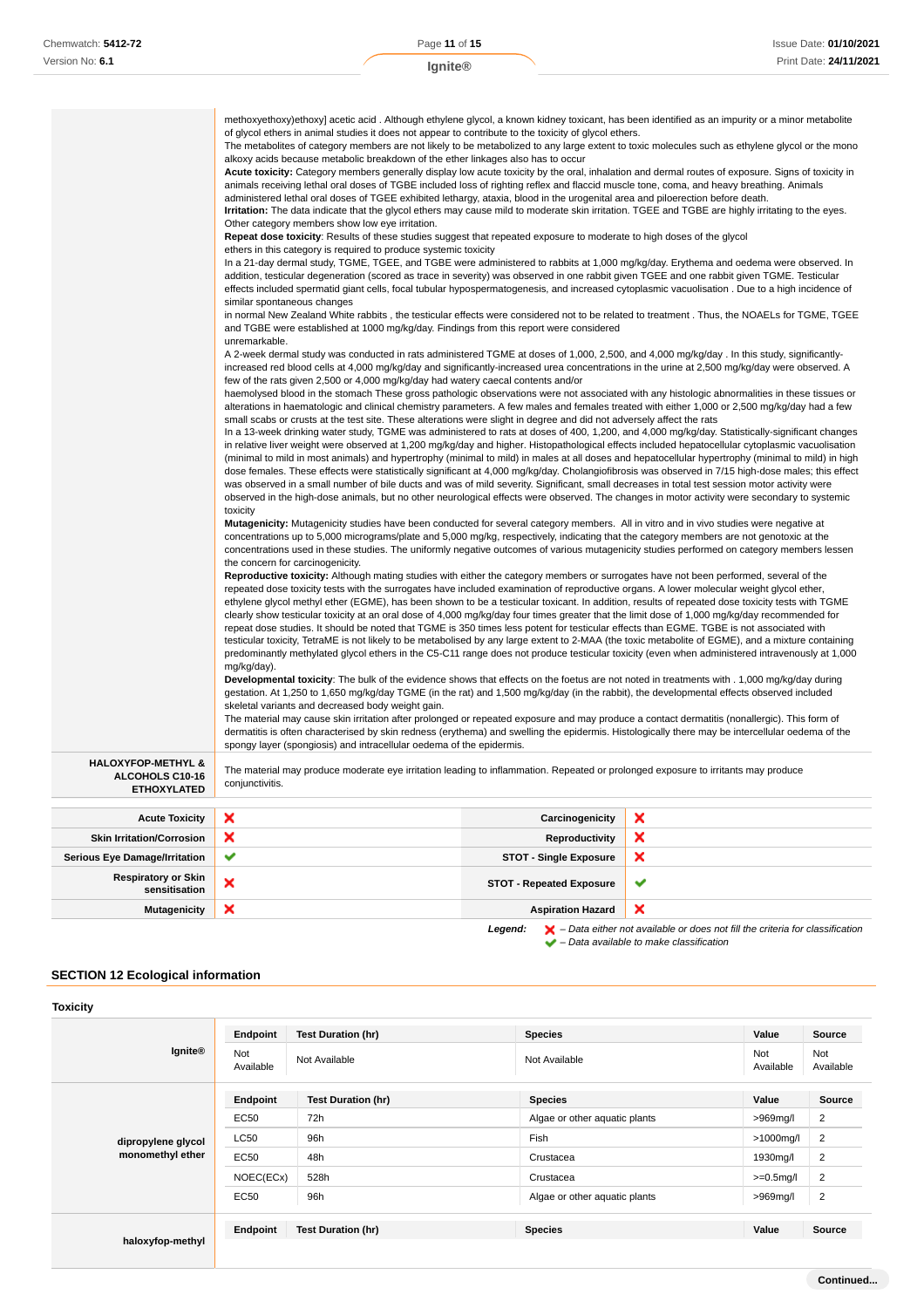|                             | Not<br>Available             | Not Available                                                                                                                                                                                                                                                                                                                                                                                   | Not Available                   | Not<br>Available          | Not<br>Available           |
|-----------------------------|------------------------------|-------------------------------------------------------------------------------------------------------------------------------------------------------------------------------------------------------------------------------------------------------------------------------------------------------------------------------------------------------------------------------------------------|---------------------------------|---------------------------|----------------------------|
| alcohols C10-16 ethoxylated | Endpoint<br>Not<br>Available | <b>Test Duration (hr)</b><br>Not Available                                                                                                                                                                                                                                                                                                                                                      | <b>Species</b><br>Not Available | Value<br>Not<br>Available | Source<br>Not<br>Available |
| Legend:                     |                              | Extracted from 1. IUCLID Toxicity Data 2. Europe ECHA Registered Substances - Ecotoxicological Information - Aquatic Toxicity 3. EPIWIN Suite<br>V3.12 (QSAR) - Aquatic Toxicity Data (Estimated) 4. US EPA, Ecotox database - Aquatic Toxicity Data 5. ECETOC Aquatic Hazard Assessment<br>Data 6. NITE (Japan) - Bioconcentration Data 7. METI (Japan) - Bioconcentration Data 8. Vendor Data |                                 |                           |                            |

Toxic to aquatic organisms, may cause long-term adverse effects in the aquatic environment.

Do NOT allow product to come in contact with surface waters or to intertidal areas below the mean high water mark. Do not contaminate water when cleaning equipment or disposing of equipment wash-waters.

Wastes resulting from use of the product must be disposed of on site or at approved waste sites.

**DO NOT** discharge into sewer or waterways.

#### **Persistence and degradability**

| Ingredient                             | Persistence: Water/Soil | Persistence: Air |
|----------------------------------------|-------------------------|------------------|
| dipropylene glycol monomethyl<br>ether | <b>HIGH</b>             | <b>HIGH</b>      |
| haloxyfop-methyl                       | <b>HIGH</b>             | <b>HIGH</b>      |

# **Bioaccumulative potential**

| Ingredient                             | <b>Bioaccumulation</b>   |
|----------------------------------------|--------------------------|
| dipropylene glycol monomethyl<br>ether | LOW (BCF = $100$ )       |
| haloxyfop-methyl                       | $HIGH (LogKOW = 5.4019)$ |
|                                        |                          |

# **Mobility in soil**

| <b>INIODIIILY III SUIL</b>             |                    |
|----------------------------------------|--------------------|
| Ingredient                             | <b>Mobility</b>    |
| dipropylene glycol monomethyl<br>ether | LOW ( $KOC = 10$ ) |
| haloxyfop-methyl                       | LOW (KOC = 17800)  |

### **SECTION 13 Disposal considerations**

| Waste treatment methods      |                                                                                                                                                                                                                                                                                                                                                                                                                                                                                                                                                                                                                                                                                                                                                                                                                                                                                                                                                                                                                                                                                                                                                                                                                                                                                                                                                                                                                                                                                                                                                                                                                                                                                                                                                                                                                                                                                                                                                                        |
|------------------------------|------------------------------------------------------------------------------------------------------------------------------------------------------------------------------------------------------------------------------------------------------------------------------------------------------------------------------------------------------------------------------------------------------------------------------------------------------------------------------------------------------------------------------------------------------------------------------------------------------------------------------------------------------------------------------------------------------------------------------------------------------------------------------------------------------------------------------------------------------------------------------------------------------------------------------------------------------------------------------------------------------------------------------------------------------------------------------------------------------------------------------------------------------------------------------------------------------------------------------------------------------------------------------------------------------------------------------------------------------------------------------------------------------------------------------------------------------------------------------------------------------------------------------------------------------------------------------------------------------------------------------------------------------------------------------------------------------------------------------------------------------------------------------------------------------------------------------------------------------------------------------------------------------------------------------------------------------------------------|
| Product / Packaging disposal | Containers may still present a chemical hazard/ danger when empty.<br>▶ Return to supplier for reuse/ recycling if possible.<br>Otherwise:<br>If container can not be cleaned sufficiently well to ensure that residuals do not remain or if the container cannot be used to store the same<br>product, then puncture containers, to prevent re-use, and bury at an authorised landfill.<br>▶ Where possible retain label warnings and SDS and observe all notices pertaining to the product.<br>Legislation addressing waste disposal requirements may differ by country, state and/ or territory. Each user must refer to laws operating in their<br>area. In some areas, certain wastes must be tracked.<br>A Hierarchy of Controls seems to be common - the user should investigate:<br>Reduction<br>$\cdot$ Reuse<br>$\blacktriangleright$ Recycling<br>Disposal (if all else fails)<br>This material may be recycled if unused, or if it has not been contaminated so as to make it unsuitable for its intended use. If it has been<br>contaminated, it may be possible to reclaim the product by filtration, distillation or some other means. Shelf life considerations should also be<br>applied in making decisions of this type. Note that properties of a material may change in use, and recycling or reuse may not always be<br>appropriate.<br>DO NOT allow wash water from cleaning or process equipment to enter drains.<br>It may be necessary to collect all wash water for treatment before disposal.<br>In all cases disposal to sewer may be subject to local laws and regulations and these should be considered first.<br>▶ Where in doubt contact the responsible authority.<br>Recycle wherever possible or consult manufacturer for recycling options.<br>Consult State Land Waste Authority for disposal.<br>▶ Bury or incinerate residue at an approved site.<br>Recycle containers if possible, or dispose of in an authorised landfill. |

Ensure that the hazardous substance is disposed in accordance with the Hazardous Substances (Disposal) Notice 2017

#### **Disposal Requirements**

Packages that have been in direct contact with the hazardous substance must be only disposed if the hazardous substance was appropriately removed and cleaned out from the package. The package must be disposed according to the manufacturer's directions taking into account the material it is made of. Packages which hazardous content have been appropriately treated and removed may be recycled.

The hazardous substance must only be disposed if it has been treated by a method that changed the characteristics or composition of the substance and it is no longer hazardous. Only dispose to the environment if a tolerable exposure limit has been set for the substance.

Only deposit the hazardous substance into or onto a landfill or sewage facility or incinerator, where the hazardous substance can be handled and treated appropriately.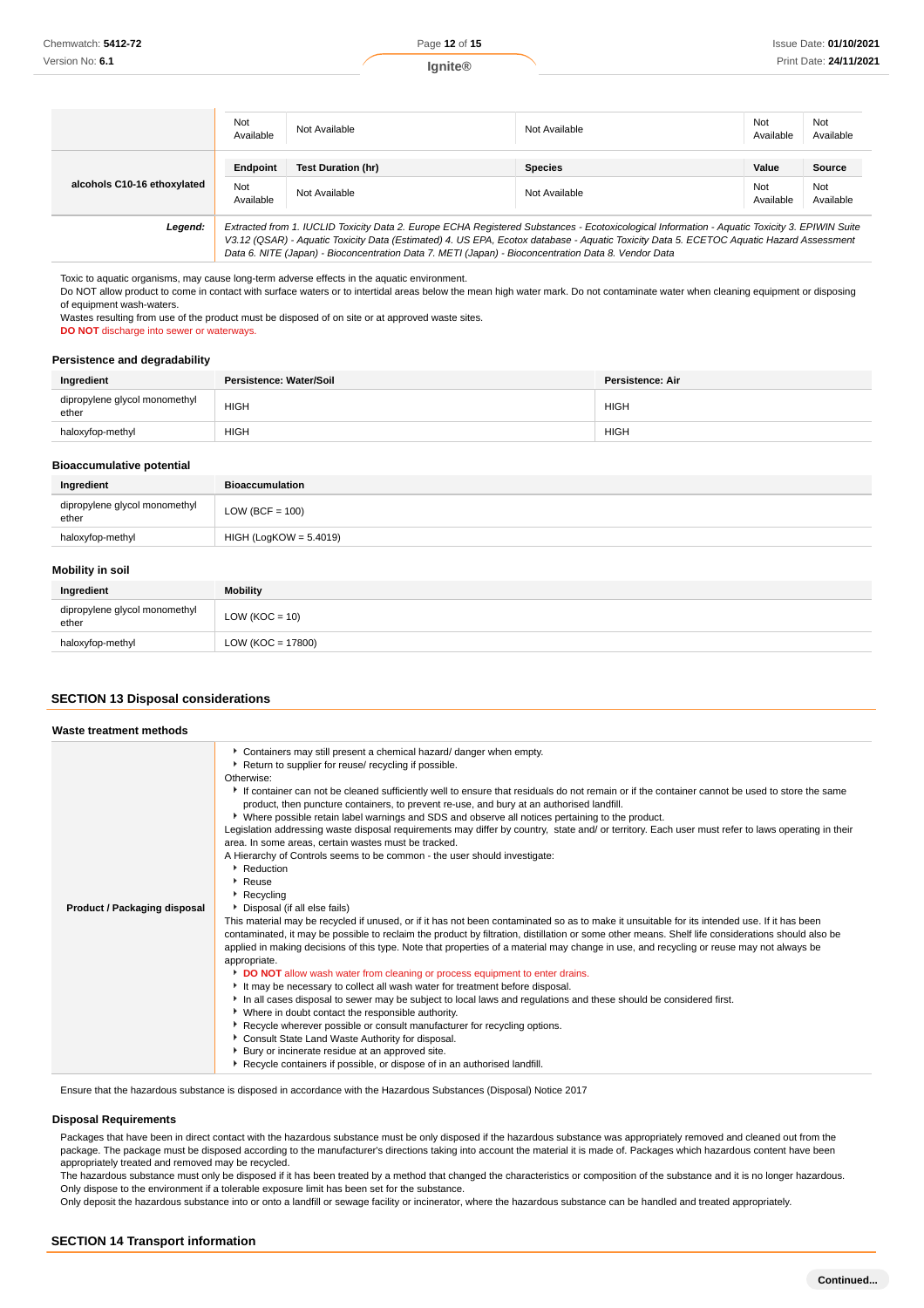

| <b>Labels Required</b> |
|------------------------|
|------------------------|

| <b>Labels Required</b>  |       |
|-------------------------|-------|
|                         |       |
| <b>Marine Pollutant</b> |       |
| <b>HAZCHEM</b>          | $-3Z$ |

### **Land transport (UN)**

| <b>UN number</b>             | 3082                                                                            |  |
|------------------------------|---------------------------------------------------------------------------------|--|
| UN proper shipping name      | ENVIRONMENTALLY HAZARDOUS SUBSTANCE, LIQUID, N.O.S. (contains haloxyfop-methyl) |  |
| Transport hazard class(es)   | Class<br>9<br>Subrisk<br>Not Applicable                                         |  |
| Packing group                | Ш                                                                               |  |
| <b>Environmental hazard</b>  | Environmentally hazardous                                                       |  |
| Special precautions for user | Special provisions<br>274; 331; 335; 375<br>5L<br>Limited quantity              |  |

# **Air transport (ICAO-IATA / DGR)**

| UN number                    | 3082                                                                                                                                                                         |                                                                                                             |                                                                     |  |
|------------------------------|------------------------------------------------------------------------------------------------------------------------------------------------------------------------------|-------------------------------------------------------------------------------------------------------------|---------------------------------------------------------------------|--|
| UN proper shipping name      |                                                                                                                                                                              | Environmentally hazardous substance, liquid, n.o.s. * (contains haloxyfop-methyl)                           |                                                                     |  |
| Transport hazard class(es)   | <b>ICAO/IATA Class</b><br><b>ICAO / IATA Subrisk</b><br><b>ERG Code</b>                                                                                                      | 9<br>Not Applicable<br>9L                                                                                   |                                                                     |  |
| Packing group                | $\mathbf{III}$                                                                                                                                                               |                                                                                                             |                                                                     |  |
| <b>Environmental hazard</b>  | Environmentally hazardous                                                                                                                                                    |                                                                                                             |                                                                     |  |
| Special precautions for user | Special provisions<br>Cargo Only Packing Instructions<br>Cargo Only Maximum Qty / Pack<br>Passenger and Cargo Packing Instructions<br>Passenger and Cargo Maximum Qty / Pack | Passenger and Cargo Limited Quantity Packing Instructions<br>Passenger and Cargo Limited Maximum Qty / Pack | A97 A158 A197 A215<br>964<br>450L<br>964<br>450L<br>Y964<br>30 kg G |  |

# **Sea transport (IMDG-Code / GGVSee)**

| <b>UN number</b>             | 3082                                                                 |                                                                                 |  |
|------------------------------|----------------------------------------------------------------------|---------------------------------------------------------------------------------|--|
| UN proper shipping name      |                                                                      | ENVIRONMENTALLY HAZARDOUS SUBSTANCE, LIQUID, N.O.S. (contains haloxyfop-methyl) |  |
| Transport hazard class(es)   | <b>IMDG Class</b><br><b>IMDG Subrisk</b>                             | 9<br>Not Applicable                                                             |  |
| Packing group                | III                                                                  |                                                                                 |  |
| <b>Environmental hazard</b>  | <b>Marine Pollutant</b>                                              |                                                                                 |  |
| Special precautions for user | <b>EMS Number</b><br>Special provisions<br><b>Limited Quantities</b> | $F-A$ , S-F<br>274 335 969<br>5L                                                |  |

# **Transport in bulk according to Annex II of MARPOL and the IBC code** Not Applicable

# **Transport in bulk in accordance with MARPOL Annex V and the IMSBC Code**

| <b>Product name</b>                    | Group         |
|----------------------------------------|---------------|
| dipropylene glycol monomethyl<br>ether | Not Available |
| haloxyfop-methyl                       | Not Available |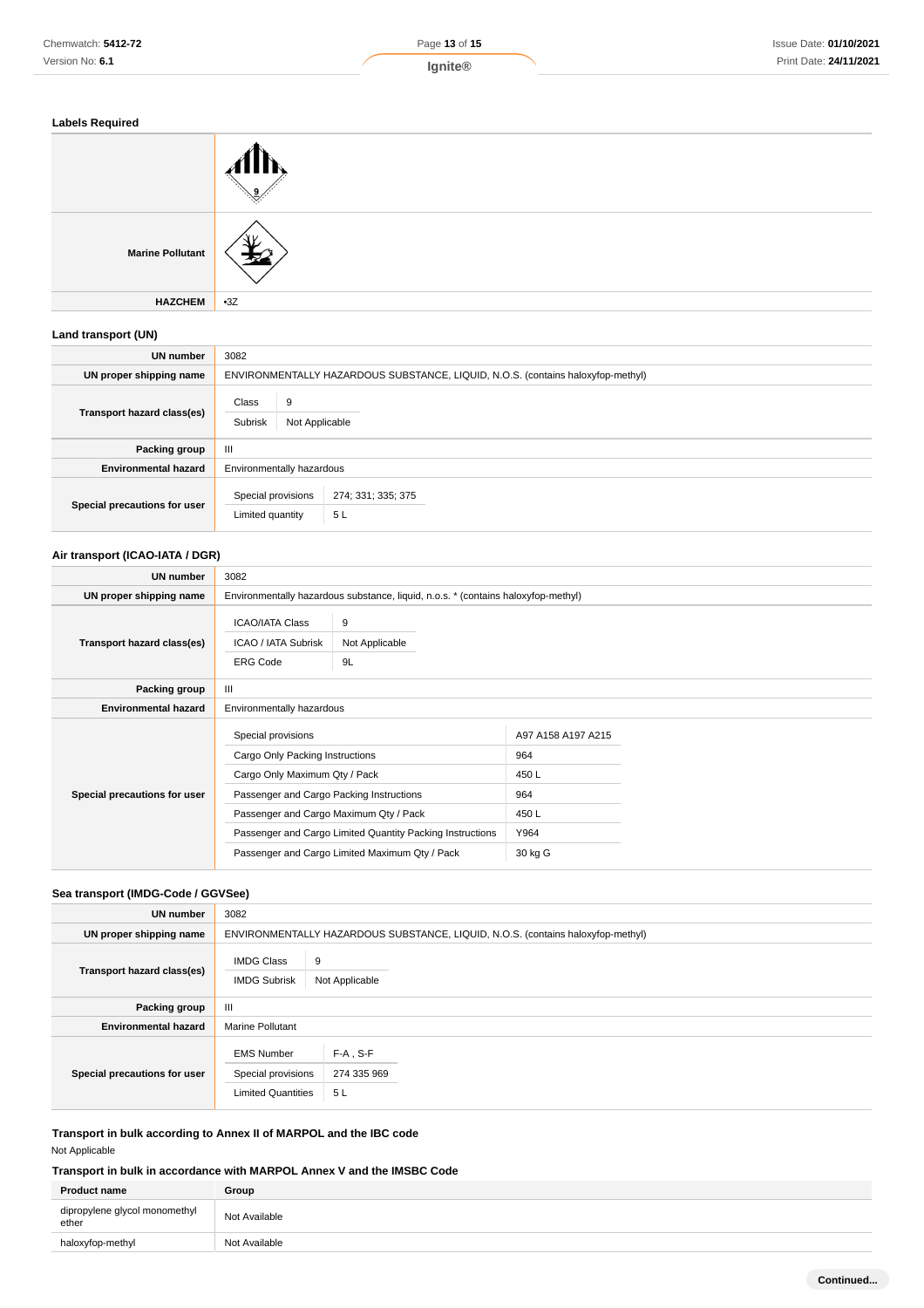| <b>Product name</b>         | Group         |
|-----------------------------|---------------|
| alcohols C10-16 ethoxylated | Not Available |

#### **Transport in bulk in accordance with the ICG Code**

| <b>Product name</b>                    | <b>Ship Type</b> |
|----------------------------------------|------------------|
| dipropylene glycol monomethyl<br>ether | Not Available    |
| haloxyfop-methyl                       | Not Available    |
| alcohols C10-16 ethoxylated            | Not Available    |

# **SECTION 15 Regulatory information**

# **Safety, health and environmental regulations / legislation specific for the substance or mixture**

This substance is to be managed using the conditions specified in an applicable Group Standard

| பவ<br>ma<br>the contract of the contract of the con- |                 |
|------------------------------------------------------|-----------------|
|                                                      | N <sub>IO</sub> |
| $\sim$                                               | ≅‼able          |
|                                                      | .               |

Please refer to Section 8 of the SDS for any applicable tolerable exposure limit or Section 12 for environmental exposure limit.

#### **dipropylene glycol monomethyl ether is found on the following regulatory lists** New Zealand Approved Hazardous Substances with controls New Zealand Hazardous Substances and New Organisms (HSNO) Act - Classification of Chemicals New Zealand Hazardous Substances and New Organisms (HSNO) Act - Classification of Chemicals - Classification Data New Zealand Inventory of Chemicals (NZIoC) New Zealand Workplace Exposure Standards (WES) **haloxyfop-methyl is found on the following regulatory lists** New Zealand Approved Hazardous Substances with controls New Zealand Hazardous Substances and New Organisms (HSNO) Act - Classification of Chemicals New Zealand Hazardous Substances and New Organisms (HSNO) Act - Classification of Chemicals - Classification Data New Zealand Inventory of Chemicals (NZIoC) **alcohols C10-16 ethoxylated is found on the following regulatory lists** New Zealand Approved Hazardous Substances with controls New Zealand Hazardous Substances and New Organisms (HSNO) Act - Classification of Chemicals New Zealand Hazardous Substances and New Organisms (HSNO) Act - Classification of Chemicals - Classification Data New Zealand Inventory of Chemicals (NZIoC)

#### **Hazardous Substance Location**

Subject to the Health and Safety at Work (Hazardous Substances) Regulations 2017.

| Homes          |                        |
|----------------|------------------------|
| Not Applicable | Not Applicable<br>IVUI |

#### **Certified Handler**

Subject to Part 4 of the Health and Safety at Work (Hazardous Substances) Regulations 2017.

| <b>Class of substance</b> | Quantities     |
|---------------------------|----------------|
| Not Applicable            | Not Applicable |
|                           |                |

Refer Group Standards for further information

### **Maximum quantities of certain hazardous substances permitted on passenger service vehicles**

Subject to Regulation 13.14 of the Health and Safety at Work (Hazardous Substances) Regulations 2017.

| <b>Hazard Class</b> | Gas (aggregate water capacity in mL) | Liquid (L) | Solid (kg)                                       | Maximum quantity per package for each classification |
|---------------------|--------------------------------------|------------|--------------------------------------------------|------------------------------------------------------|
| Not Applicable      | Not Applicable                       |            | Not Applicable   Not Applicable   Not Applicable |                                                      |

#### **Tracking Requirements**

Not Applicable

#### **National Inventory Status**

| <b>National Inventory</b>                          | <b>Status</b>                                                                           |  |
|----------------------------------------------------|-----------------------------------------------------------------------------------------|--|
| Australia - AIIC / Australia<br>Non-Industrial Use | No (haloxyfop-methyl)                                                                   |  |
| Canada - DSL                                       | No (haloxyfop-methyl)                                                                   |  |
| Canada - NDSL                                      | No (dipropylene glycol monomethyl ether; haloxyfop-methyl; alcohols C10-16 ethoxylated) |  |
| China - IECSC                                      | No (haloxyfop-methyl)                                                                   |  |
| Europe - EINEC / ELINCS / NLP                      | Yes                                                                                     |  |
| Japan - ENCS                                       | No (haloxyfop-methyl)                                                                   |  |
| Korea - KECI                                       | Yes                                                                                     |  |
| New Zealand - NZIoC                                | Yes                                                                                     |  |
| Philippines - PICCS                                | No (haloxyfop-methyl)                                                                   |  |